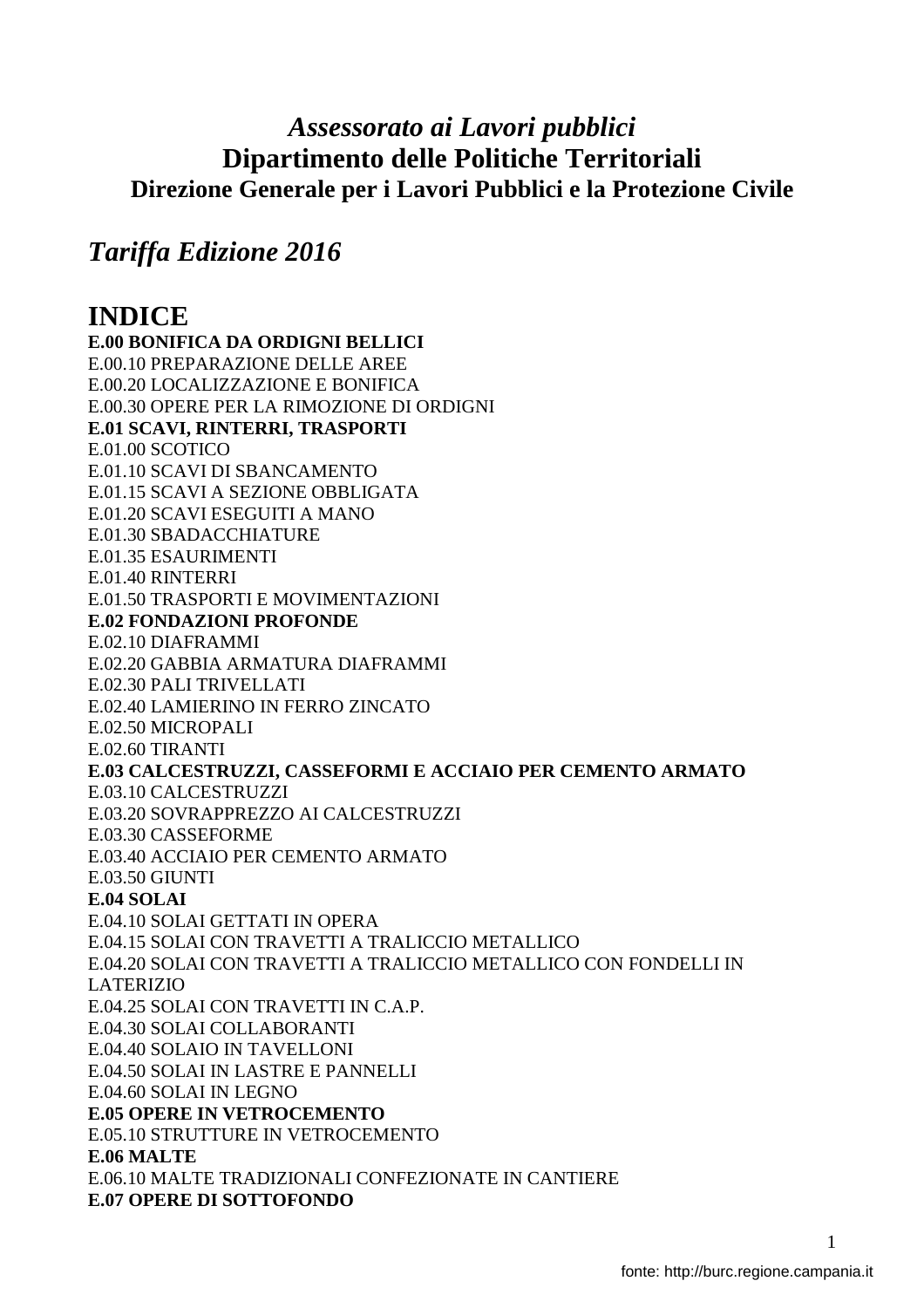E.07.00 MASSETTI PER POSA GUAINE E.07.10 MASSETTI PER PAVIMENTAZIONI E.07.20 MASSETTI ISOLANTI E.07.30 VESPAI E.07.40 RETE PER MASSI E.07.50 DRENAGGI **E.08 MURATURE**  E.08.10 MURATURE IN TUFO E.08.20 MURATURE E TRAMEZZATURE IN LATERIZIO E.08.25 FODERE E.08.30 MURATURE E TRAMEZZATURE CON BLOCCHI IN VETRO ESPANSO E.08.40 TRAMEZZATURE IN GESSO E LATEROGESSO E.08.45 MURATURE E TRAMEZZATURE CON BLOCCHI IN CALCESTRUZZO E.08.50 MURATURE E TRAMEZZATURE CON BLOCCHI IN CONGLOMERATO DI ARGILLA ESPANSA E.08.60 MURATURE CON BLOCCHI IN CONGLOMERATO DI LEGNO CEMENTO E.08.70 MURATURE E TRAMEZZATURE CON BLOCCHI IN CEMENTO LAPILLO E.08.80 MURATURE E TRAMEZZATURE CON BLOCCHI IN CALCESTRUZZO CELLULARE E.08.90 MURATURA A CASSA VUOTA **E.09 CONDOTTI, CANNE FUMARIE, COMIGNOLI E ASPIRATORI**  E.09.10 CONDOTTI E CANNE FUMARIE E.09.20 COMIGNOLI E ASPIRATORI **E.10 ISOLAMENTI TERMICI E ACUSTICI**  E.10.10 ISOLAMENTO TEMICOI E ACUSTICO DI PARETI E.10.20 ISOLAMENTO TERMICO E ACUSTICO DI COPERTURE **E.11 COPERTURE E OPERE DA LATTONIERE**  E.11.20 STRUTTURA IN LEGNO LAMELLARE E.11.30 OPERE COMPLEMENTARI E.11.40 PREPARAZIONE AI MANTI DI POSA DEI MANTI E.11.50 MANTI DI COPERTURA IN TEGOLE E.11.60 COPERTURA IN LASTRE E PANNELLI E.11.70 OPERE DA LATTONIERE **E.12 IMPERMEABILIZZAZIONI**  E.12.10 MEMBRANE IMPERMEABIL BITUMINOSE E.12.15 MANTO IMPERMEABILE PREFABBRICATO COSTITUITO DA MEMBRANA BITUME- POLIMERO ELASTOMERICA E.12.20 MANTO IMPERMEABILE PREFABBRICATO DOPPIO STRATO COSTITUITO DA MEMBRANE BITUMERO POLIMERO ELASTOPLASTOMERICHE DI CUI LA PRIMA ARMATA CON VELO DI VETRO RINFORZATO, LA SECONDA ARMATA CON TESSUTO NON TESSUTO DI POLIESTERE DA FILO CONTINUO E.12.30 MEMBRANE IMPERMEABILI SINTETICI E.12.40 TETTO ROVESCIO E.12.50 BARRIERE AL VAPORE E.12.60 PROTEZIONI CON RESINE E CEMENTO E.12.70 OPERE COMPLEMENTARI **E.13 PAVIMENTI**  E.13.00 OPERE VARIE E.13.10 PAVIMENTI IN LEGNO E.13.20 PAVIMENTI IN GRANIGLIE E MARMI E.13.30 PAVIMENTI IN GRES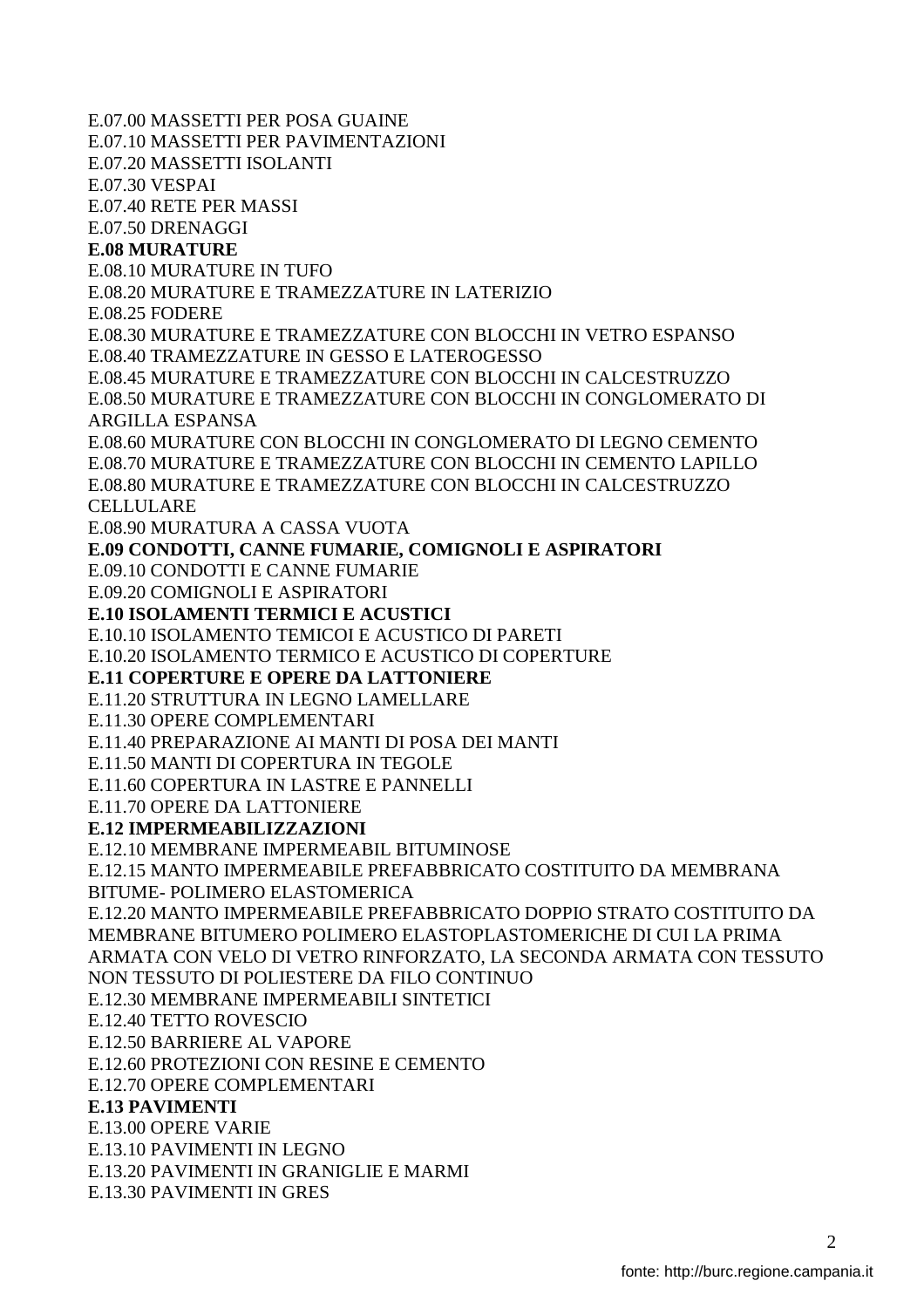E.13.40 PAVIMENTI IN CERAMICA E.13.50 PAVIMENTI IN COTTO E.13.60 PAVIMENTI IN KLINKER E.13.70 PAVIMENTI IN GOMMA PVC E LINOLEOUM E.13.80 PAVIMENTI SPORTIVI E.13.90 PAVIMENTI INDUSTRIALI E.13.95 PAVIMENTI SOPRAELEVATI **E.14 MARMI, PIETRE NATURALI E RICOMPOSTE**  E.14.10 MARMI E PIETRE NATURALI E.14.20 PIETRA RICOMPOSTA E.14.30 ARROTATURA E LEVIGATURA PAVIMENTI **E.15 RIVESTIMENTI**  E.15.10 POSA IN OPERA E.15.20 RIVESTIMENTI IN CERAMICA E.15.30 RIVESTIMENTI IN GOMMA PVC E LINOLEOUM E.15.40 RIVESTIMENTI IN MARMO E.15.50 RIVESTIMENTI IN PIETRA E.15.60 RIVESTIMENTI IN LATERIZIO E.15.70 RIVESTIMENTO DI PARETI CON TESSERINE DI VETRO E.15.80 ZOCCOLINI E.15.90 PROFILI ANGOLARI **E.16 INTONACI**  E.16.10 OPERE COMPLEMENTARI E.16.20 INTONACI RUSTICI E CIVILI E.16.30 INTONACI PREMISCELATI E.16.40 INTONACI SPECIALI **E.17 CONTROSOFFITTI, PARETI DIVISORIE E COMPARTIMENTAZIONI ANTINCENDIO**  E.17.10 CONTROSOFFITTI IN RETE METALLICA E CARTONGESSO E.17.20 CONTROSOFFITTI IN DOGHE DI ACCIAIO ZINCATO E.17.40 CONTROSOFFITTI IN PANNELLI DI ACCIAIO E FIBRE MINERALI E.17.50 PARTIZIONI VERTICALI IN CARTONGESSO E.17.60 CONTROSOFFITTI PER COMPARTIMENTAZIONI ANTINCENDIO E.17.70 PARETI DIVISORIE ANTINCENDIO **E.18 PORTE, INFISSI, PORTE TAGLIAFUOCO**  E.18.10 PORTONI E PORTE DI CAPOSCALA IN LEGNO DA FALEGNAMERIA E.18.15 PERSIANE AVVOLGIBILI E.18.20 PORTE IN LEGNO DA INDUSTRIA E.18.25 SERRANDE IN ACCIAIO E.18.30 INFISSI IN LEGNO E ALLUMINIO E.18.35 CANCELLO ESTENDIBILE IN ACCIAIO E.18.40 PERSIANE IN LEGNO E.18.45 OPERE ACCESSORIE PER INFISSI E PORTE IN LEGNO E.18.50 PORTONI E PORTE IN ACCIAIO E.18.55 OPERE OPERE ACCESSORIE PER INFISSI E PORTE IN ACCIAIO E ALLUMINIO E.18.65 PORTE E VETRATE ANTINCENDIO IN LEGNO E.18.70 PORTE IN ALLUMINIO E.18.75 PORTE ANTINCENDIO IN ACCIAIO E.18.76 PORTE ANTINCENDIO IN VETRO E.18.78 INFISSI PER EDIFICI OSPEDALIERI E.18.80 INFISSI IN ALLUMUINIO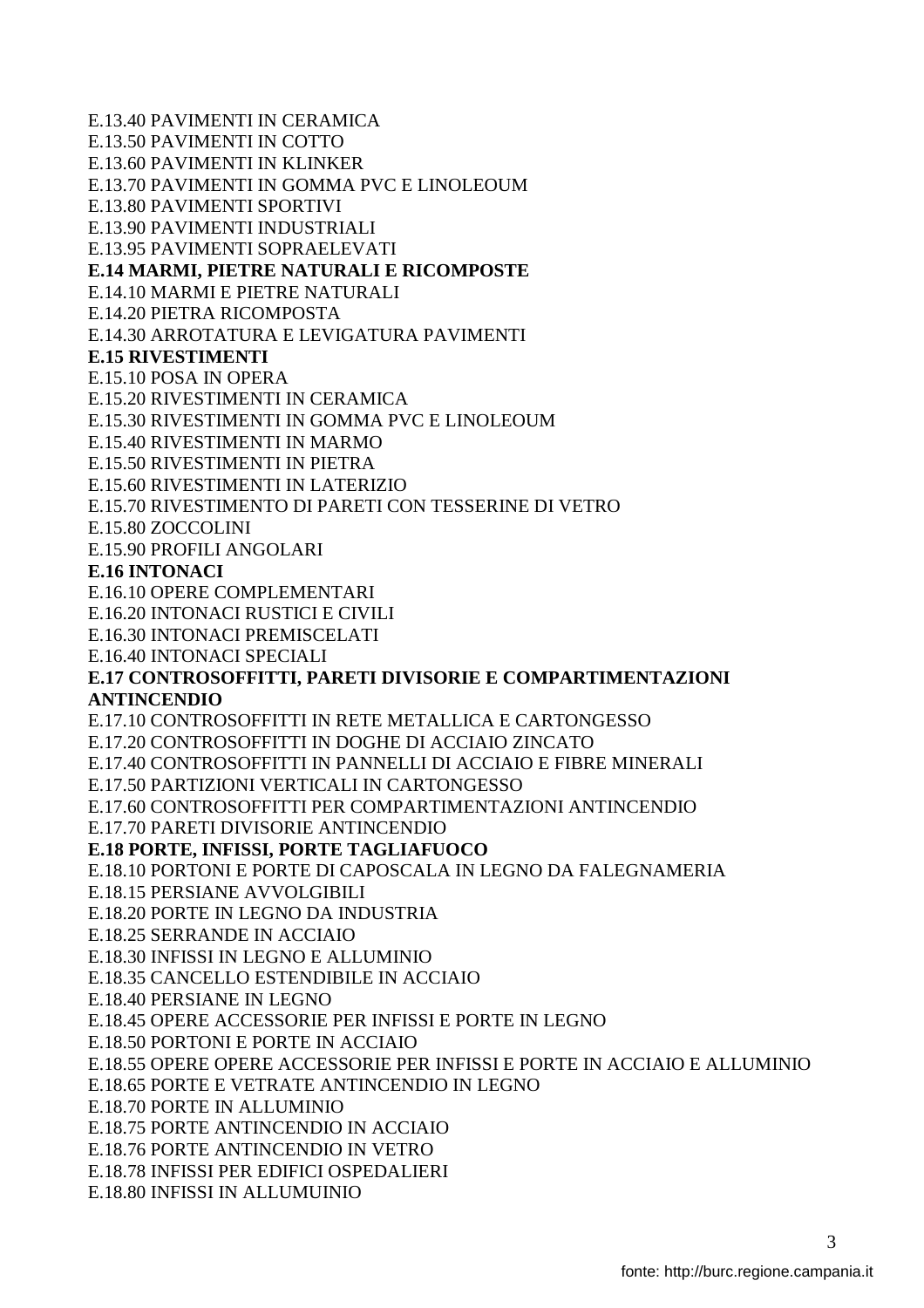E.18.90 INFISSI E PORTE IN PVC **E.19 OPERE METALLICHE**  E.19.10 PROFILATI IN ACCIAIO E.19.20 PROFILATI IN ACCIAIO INOX E.19.30 GRIGLIATI ELETTROSALDATI E.19.40 ZINCATURA A CALDO **E.20 OPERE DA VETRAIO**  E.20.10 VETRI, SPECCHI E CRISTALLI E.20.20 VETRATE ISOLANTI E.20.25 VETRATE DI SICUREZZA E.20.30 VETRI RIFLETTENTI E.20.40 VETRI ANTIFUOCO E.20.50 VETRATE IN MATERIE PLASTICHE **E.21 OPERE DA PITTORE**  E.21.10 PREPARAZIONE DEL FONDO E.21.20 TINTEGGIATURE SU PARETI E.21.30 RIVESTIMENTI SU PARETI E.21.40 VERNICIATURE DI OPERE IN LEGNO E.21.50 VERNICIATURE DI MANUFATTI METALLICI E.21.60 RIVESTIMENTI IN CARTA O TESSUTI E.21.70 TESSUTO DI FIBRA DI VETRO DA FONDO O RIVESTIMENTO **E.22 SISTEMAZIONI ESTERNE**  E.22.10 PAVIMENTAZIONI IN CUBETTI O PIETRE E.22.20 PAVIMENTAZIONI IN MASSELLI E.22.25 PAVIMENTAZIONI IN MATTONI PIENI E.22.30 PAVIMENTAZIONI IN BLOCCHETTI DI COTTO E TUFO E.22.50 CORDONI PREFABBRICATI **E.23 GIUNTI, COPRIGIUNTI, SUPPORTI**  E.23.10 GIUNTI DI DILATAZIONE E.23.20 COPRIGIUNTI E.23.30 SUPPORTI TAGLIAFUOCO PER GIUNTI **E.24 SONDAGGI**  E.24.10 SONDAGGI A PICCOLA PROFONDITA' E.24.20 PERFORAZIONE A ROTAZIONE CAROTAGGIO CONTINUO E.24.30 PERFORAZIONE A DISTRUZIONE DI NUCLEO E.24.40 PRELIEVO DI CAMPIONI, PROVE, INSTALLAZIONI IN FORO E.24.50 PROVE PENETROMETRICHE E.24.60 SONDAGGI – VOCI GENERALI **E.25 PROVE DI LABORATORIO**  E.25.10 GEOTECNICA E.25.20 ANALISI E.25.30 PROVE FISICHE E MECCANICHE E.25.40 PROVE IN SITO E.25.50 PROVE SU ROCCIA E.25.60 CARATTERISTICHE MECCANICHE **E.26 INDAGINI GEOFISICHE**  E.26.10 SONDAGGI E PROFILI ELETTRICI E.26.20 PROSPEZIONI SISMICHE, LOGS GEOFISICI IN FORO E.26.30 INDAGINI GEORADAR E.26.40 LOGS GEOFISICI IN POZZO E.26.50 PROVE GEOFISICHE DI LABORATORIO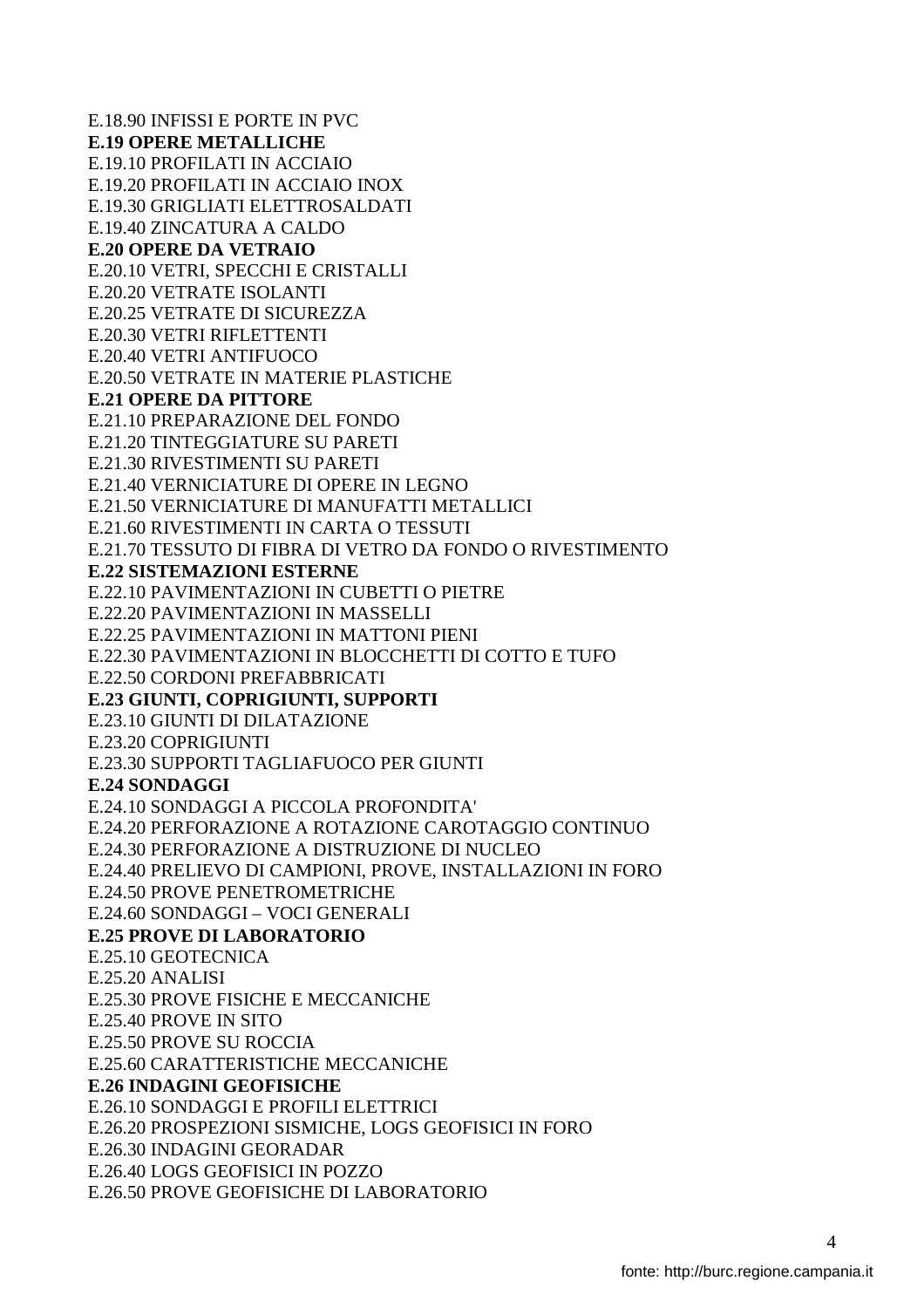**R.01 SMALTIMENTO DI AMIANTO**  R.01.20 OPERAZIONI DI BONIFICA E SMALTIMENTO **R.02 DEMOLIZIONI, RIMOZIONI, TAGLI, CAROTAGGI, MOVIMENTAZIONI E TRASPORTI**  R.02.10 CAROTAGGI, TAGLI R.02.15 RASCHIATURE E SVERNICIATURE R.02.20 DEMOLIZIONI R.02.25 RIMOZIONE DI INFISSI R.02.30 TRACCE R.02.35 RIMOZIONE DI OPERE IN FERRO R.02.40 TAGLIO A SEZIONE OBBLIGATA R.02.45 RIMOZIONE DI IMPIANTI R.02.50 SPICCONATURA DI INTONACI R.02.55 RIMOZIONE DI APPARECCHIATURE DI IMPIANTI R.02.60 DEMOLIZIONI DI PAVIMENTI, RIVESTIMENTI E SOTTOFONDI R.02.70 DEMOLIZIONI DI SOLAI R.02.80 RIMOZIONI DI CONTROSOFFITTI R.02.90 DEMOLIZIONI DI TETTI E MANTI IMPERMEABILI **R.03 CONNETTORI PER RIPRESA GETTO R.04 MURATURA IN TUFO R.05 OPERE PER RIPRISTINI E CONSOLIDAMENTO STATICO**  R.05.10 PERFORAZIONI SU PARTIZIONI MURARIE R.05.20 TIRANTI, FERRI, PROFILATI, CATENE ED INEZIONI R.05.30 OPERE DI RIPRISTINO SU MURATURE R.05.40 OPERE DI CONSOLIDAMENTO SU CEMENTO ARMATO R.05.50 OPERE DI CONSOLIDAMANTO SU STRUTTURE ORIZZONTALI R.05.60 INTERVENTI SU INTONACI R.05.70 INTERVENTI DI RIPRISTINO SU TETTI **R.06 RIPARAZIONI DI PORTE ED INFISSI**  R.06.10 PORTE E INFISSI IN LEGNO R.06.20 INFISSI METALLICI **U.01 ACQUEDOTTI E FOGNATURE**  U.01.10 TUBAZIONI IN GHISA U.01.20 TUBAZIONI IN ACCIAIO U.01.30 CONDOTTE IN MATERIE PLASTICHE U.01.40 CONDOTTE IN VETRORESINA U.01.50 ORGANI DI MANOVRA **U.02 TUBAZIONI**  U.02.10 TUBAZIONI IN CONGLOMERATO U.02.20 TUBAZIONI IN GRES CERAMICO U.02.30 CONDOTTE IN GHISA U.02.40 TUBAZIONI IN MATERIE PLASTICHE U.02.50 CONDOTTE IN VETRORESINA **U.03 GASDOTTI**  U.03.10 TUBAZIONI IN ACCIAIO U.03.20 TUBAZIONI IN MATERIE PLASTICHE **U.04 OPERE COMPLEMENTARI, POZZETTI E VASCHE**  U.04.10 OPERE COMPLEMENTARI U.04.20 POZZETTI E VASCHE U.04.30 PROTEZIONI ELETTRICHE **U.05 OPERE STRADALI**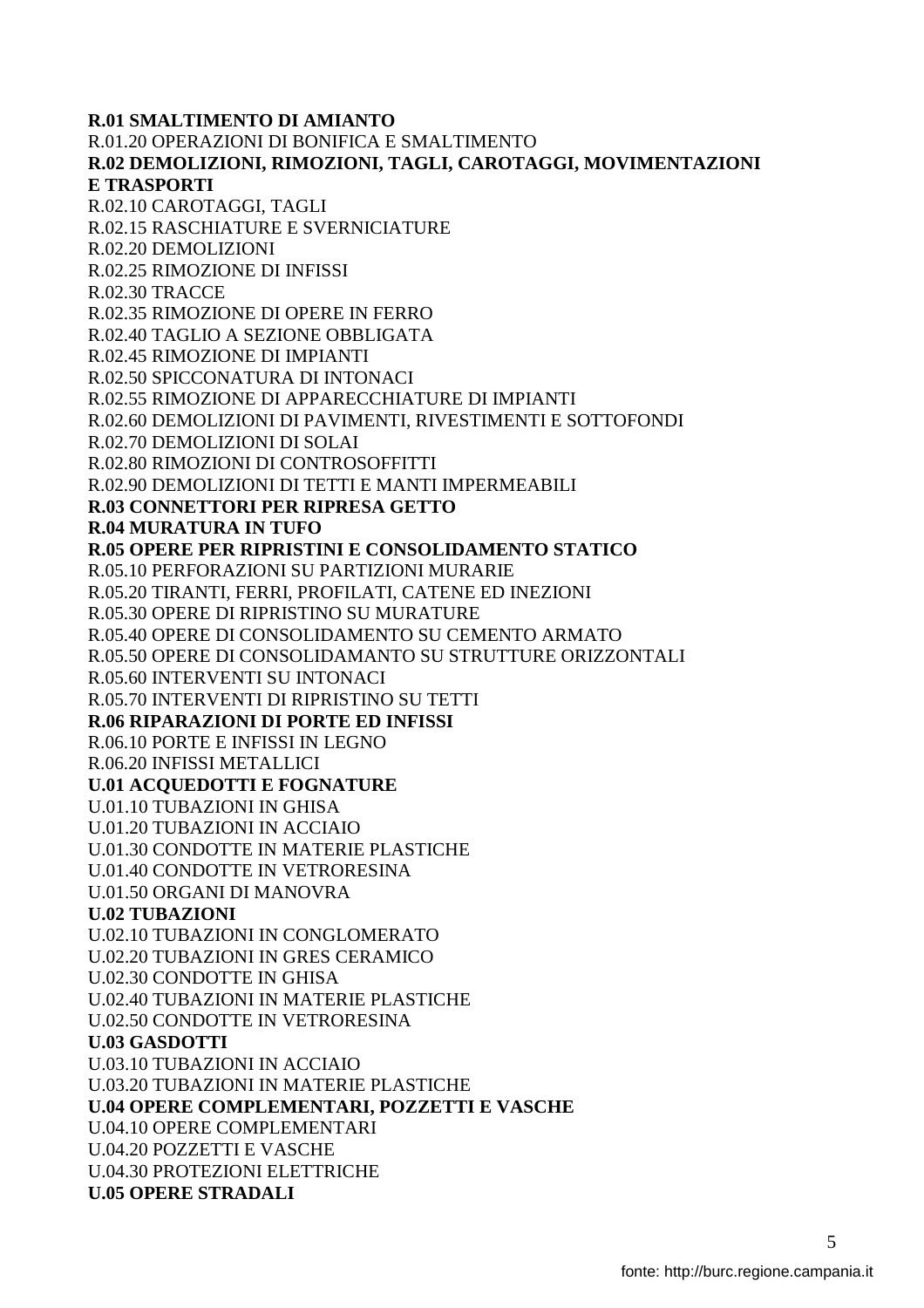U.05.10 SCAVI, DEMOLIZIONI, ESPURGHI U.05.20 RILEVATI, CONGLOMERATI BITUMINOSI U.05.30 OPERE COMPLEMENTARI U.05.40 BARRIERE STRADALI U.05.50 SEGNALETICA ORIZZONTALE E VERTICALE **U.06 ARREDO URBANO**  U.06.10 TAVOLI E PANCHINE U.06.20 CESTINI U.06.30 FIORIERE U.06.40 DISSUASORI U.06.50 FONTANELLE U.06.60 PORTABICICLETTE U.06.70 PENSILINE U.06.80 SCIVOLI U.06.90 ALTALENE U.06.92 GIOSTRA U.06.95 GIOCHI VARI **U.07 OPERE A VERDE**  U.07.10 MESSA A DIMORA, SEMINA, TAPPETI ERBOSI U.07.20 ABBATTIMENTO, ESTIRPAZIONE U.07.30 CONCIMAZIONE, POTATURA **U.08 ILLUMINAZIONE PUBBLICA**  U.08.10 LAMPADE, REATTORI, ALIMENTATORI U.08.20 CORPI ILLUMINANTI U.08.30 PALI IN ACCIAIO U.08.40 SBRACCI U.08.60 TORRI PORTAFARI **U.09 OPERE DI INGEGNERIA NATURALISTICA**  U.09.10 BONIFICA MONTANA U.09.30 GABBIONI METALLICI U.09.40 SEMINA **U.10 OPERE MARITTIME**  U.10.10 SCAVI,TAGLI,TRASPORTI U.10.20 SALPAMENTI U.10.30 DEMOLIZIONI U.10.40 SCANNI U.10.50 SCOGLIERE, BANCHINE **U.11 OPERE DI BONIFICA MONTANA E MANUTENZIONE FORESTALE PER LAVORI IN AMMINISTRAZIONE DIRETTA C.01 DISTRIBUZIONE ACQUA**  C.01.10 TUBAZIONI IN RAME PER LINEE C.01.20 TUBAZIONI IN RAME PER IMPIANTI C.01.30 TUBAZIONI IN POLIPROPILENE PER LINEE C.01.40 TUBAZIONI IN POLIPROPILENE PER IMPIANTI C.01.50 TUBAZIONI IN POLIETILENE RETICOLATO PER LINEE C.01.60 TUBAZIONI IN POLIETILENE RETICOLATO PER IMPIANTI C.01.70 TUBAZIONI IN POLIETILENE PER LINEE C.01.80 TUBAZIONI IN POLIETILENE PER IMPIANTI C.01.90 TUBAZIONI IN ACCIAIO PER LINEE C.01.95 TUBAZIONI IN ACCIAIO PER IMPIANTI **C.02 DISTRIBUZIONE GAS**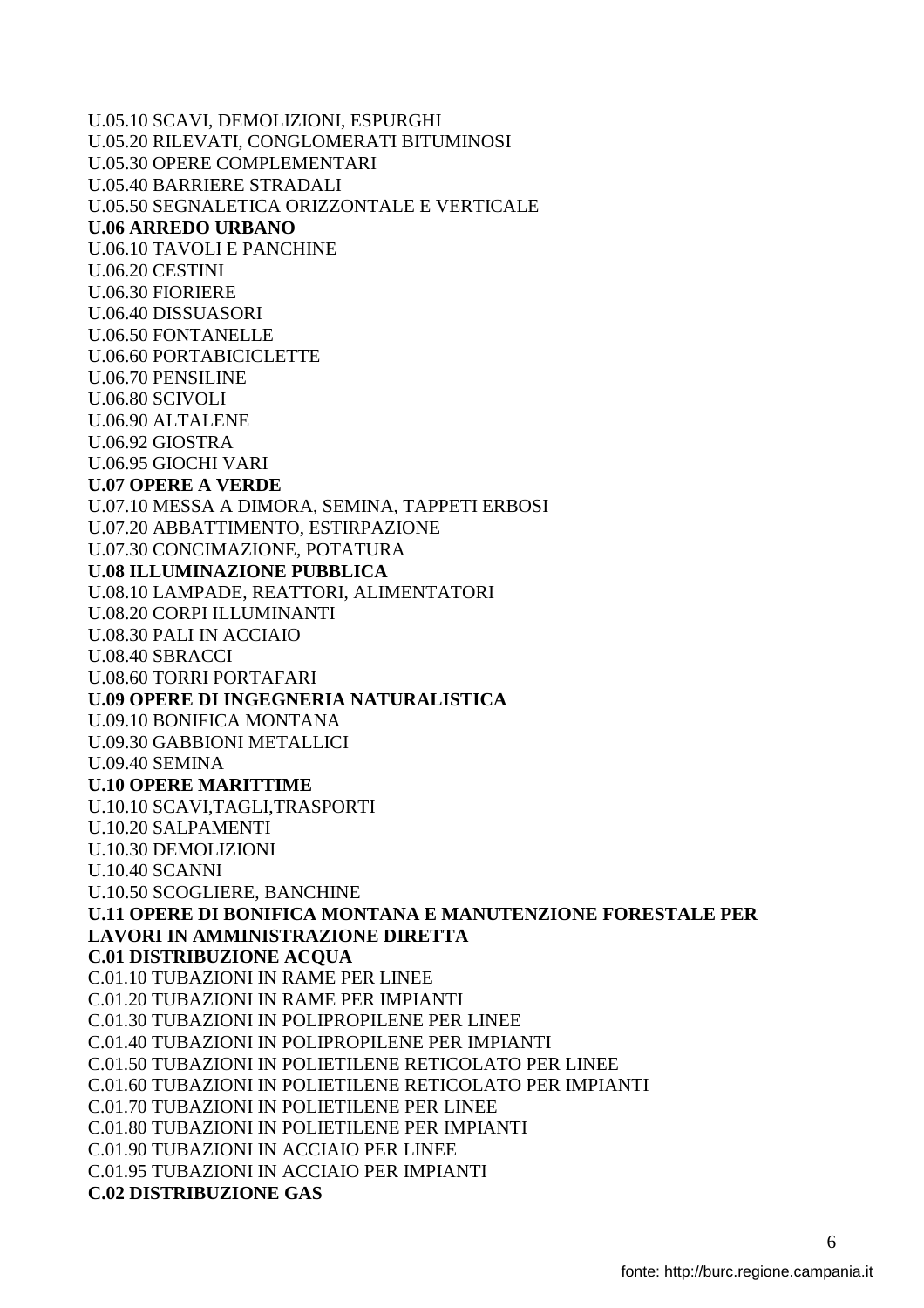C.02.10 TUBAZIONI IN ACCIAIO C.02.20 TUBAZIONI IN MATERIE PLASTICHE **C.03 COLLETTORI**  C.03.10 COLLETTORE PER IMPIANTI IDRICO SANITARI C.03.30 COLLETTORI DI TUBAZIONI SENZA SALDATURA **C.04 SEZIONAMENTO MANOVRA E POMPE**  C.04.10 ORGANI DI MANOVRA C.04.20 ELETTROPOMPE **C.05 ISOLAMENTI C.06 DISTRIBUZIONE AERAULICA**  C.06.10 CANALI PER DISTRIBUZIONE C.06.20 POSA DI COMPONENTI PER LA DIFFUSIONE DELL'ARIA C.06.30 TORRINI ED ESTRATTORI **C.07 AUTOCLAVI, SERBATOI, GRUPPI DI SOLLEVAMENTO**  C.07.10 AUTOCLAVI C.07.20 SERBATOI C.07.30 GRUPPI DI SOLLEVAMENTO **C.08 PRODUTTORI DI ACQUA CALDA**  C.08.10 BOLLITORI, SCALDACQUA **C.09 ANTINCENDIO**  C.09.10 IMPIANTI ANTINCENDIO **I.01 IMPIANTI E SANITARI**  I.01.10 IMPIANTI DI CARICO E SCARICO I.01.20 SANITARI I.01.30 SANITARI PER DISABILI **I.02 DISTRIBUZIONE SECONDARIA ACQUA**  I.02.10 MONTANTI, ORGANI COMPLEMENTARI **I.03 COLONNE DI SCARICO**  I.03.10 MATERIALE PLASTICO I.03.20 COLONNE DI SCARICO IN GHISA **L.01 IMPIANTI CIVILI**  L.01.10 IMPIANTO ELETTRICO UTILIZZATORE IN EDIFICIO RESIDENZIALE L.01.20 DORSALI E MONTANTI L.01.70 APPARECCHI DI COMANDO E PROTEZIONE MODULARI L.01.80 APPARECCHI PER QUADRI MODULARI L.01.90 CENTRALINI PER MONTAGGI MODULARI **L.02**  L.02.10 CAVI L.02.15 INTERRUTTORI AUTOMATICI MAGNETOTERMICI, MODULI DIFFERENZIALI L.02.20 CANALI IN LAMIERA, PASSARELLE PORTACAVI L.02.25 COMPONENTI PER QUADRI INDUSTRIALI L.02.30 CANALI IN PVC L.02.34 RELE' E CONTATTORI L.02.35 SISTEMI DI SOSPENSIONE PER CANALI, PASSARELLE L.02.40 TUBI, GUAINE, CAVIDOTTI L.02.45 CONTROLLORI PROGRAMMABILI L.02.50 CASSETTE E SCATOLE L.02.55 FUSIBILI L.02.60 SISTEMI A SBARRE L.02.65 DISPOSITIVI MODULARI DIVERSI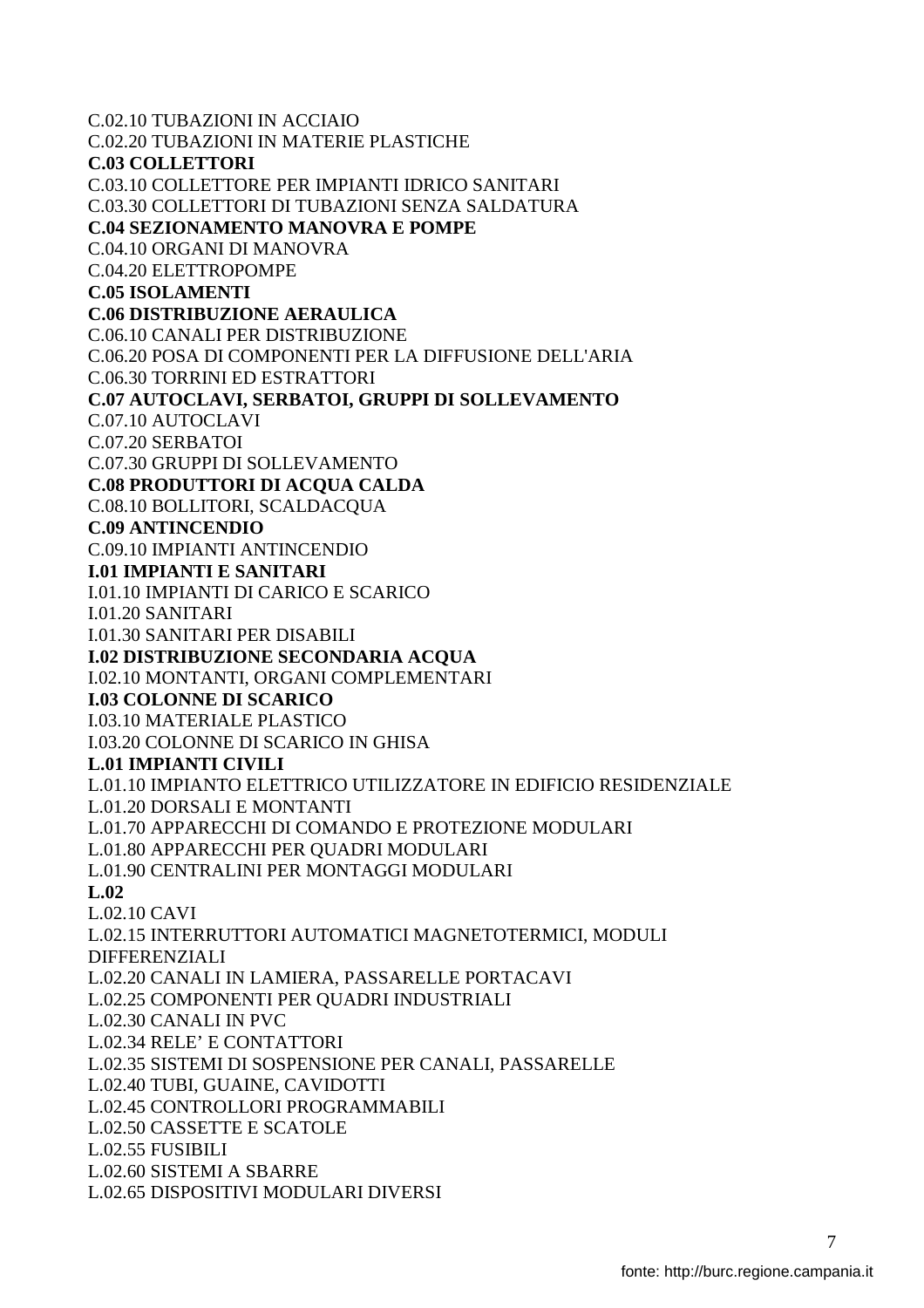L.02.70 APPARECCHI DI COMANDO ROTATIVI L.02.75 STRUMENTI DI MISURA L.02.80 PRESE CEE ED ACCESSORI L.02.85 ARMADI DA PARETE PREFORMATI L.02.90 SPINE CEE L.02.92 CARPENTERIE METALLICHE COMPONIBILI L.02.95 MORSETTIERE PORTA FUSIBILI L.02.96 ASPIRATORI L.02.98 TRASFORMATORI DI ISOLAMENTO L.02.99 REGOLARI DI VELOCITA' **L.03 ILLUMINAZIONE CIVILE E INDUSTRALE**  L.03.10 LAMPADE AD INCANDESCENZA L.03.20 LAMPADE FLUORESCENTI E REATTORI L.03.30 LAMPADE A VAPORE DI MERCURIO E REATTORI L.03.60 PLAFFONIERE L.03.80 APPARECCHI ILLUMINANTI L.03.85 FARETTI E PROIETTORI L.03.90 APPARECCHI DI ILLUMINAZIONE PER CONTROSOFFITTI L.03.95 APPARECCHI DA INCASSO ORIENTABILI **L.04 ILLUMINAZIONE PER ESTERNO**  L.04.10 CORPI ILLUMINANTI PER ILLUMINAZIONE RADENTE L.04.20 CORPI ILLUMINANTI PER ILLUMINAZIONE DECORATIVA L.04.30 PALI PER DIFFUSORI L.04.40 DIFFUSORI SEMISFERICI L.04.50 LANTERNE ED ACCESSORI L.04.60 PROIETTORI **L.05 IMPIANTI DI MESSA A TERRA**  L.05.10 CONDUTTORI DI TERRA L.05.20 DISPERSORI L.05.30 IMPIANTI DI PROTEZIONE CONTRO LE SCARICHE ATMOSFERICHE L.05.40 PROTEZIONI LINEE DA SOVRATENSIONI -LPS INTERNO **L.06 TUBI, PORTACAVI, CASSETTE DI DERIVAZIONE, CAVI NON PROPAGANTI L'INCENDIO, ARMATURE ILLUMINANTI**  L.06.10 TUBI, PORTACAVI E ACCESSORI L.06.20 CAVI CON ISOLANTE MINERALE L.06.30 ARMATURE L.06.40 INTERRUTTORI MAGNETOTERMICI **L.07 IMPIANTI CITOFONICI**  L.07.10 PULSANTERIE E APPARECCHI DERIVATI L.07.20 INTERCOMUNICANTI L.07.30 ALIMENTATORI L.07.40 IMPIANTI PER VIDEOCITOFONIA PUNTI DI RIPRESA L.07.50 IMPIANTI PER VIDEOCITOFONIA APPARECCHI DERIVATI L.07.60 IMPIANTI PER VIDEOCITOFONIA POSTAZIONI L.07.70 IMPIANTI PER VIDEOCITOFONIA ALIMENTATORI L.07.80 CIRCUITI E CAVI **L.08 IMPIANTI DI RICEZIONE SEGNALI**  L.08.10 CAVI L.08.20 ANTENNE L.08.30 PALI PER ANTENNE L.08.40 ACCESSORI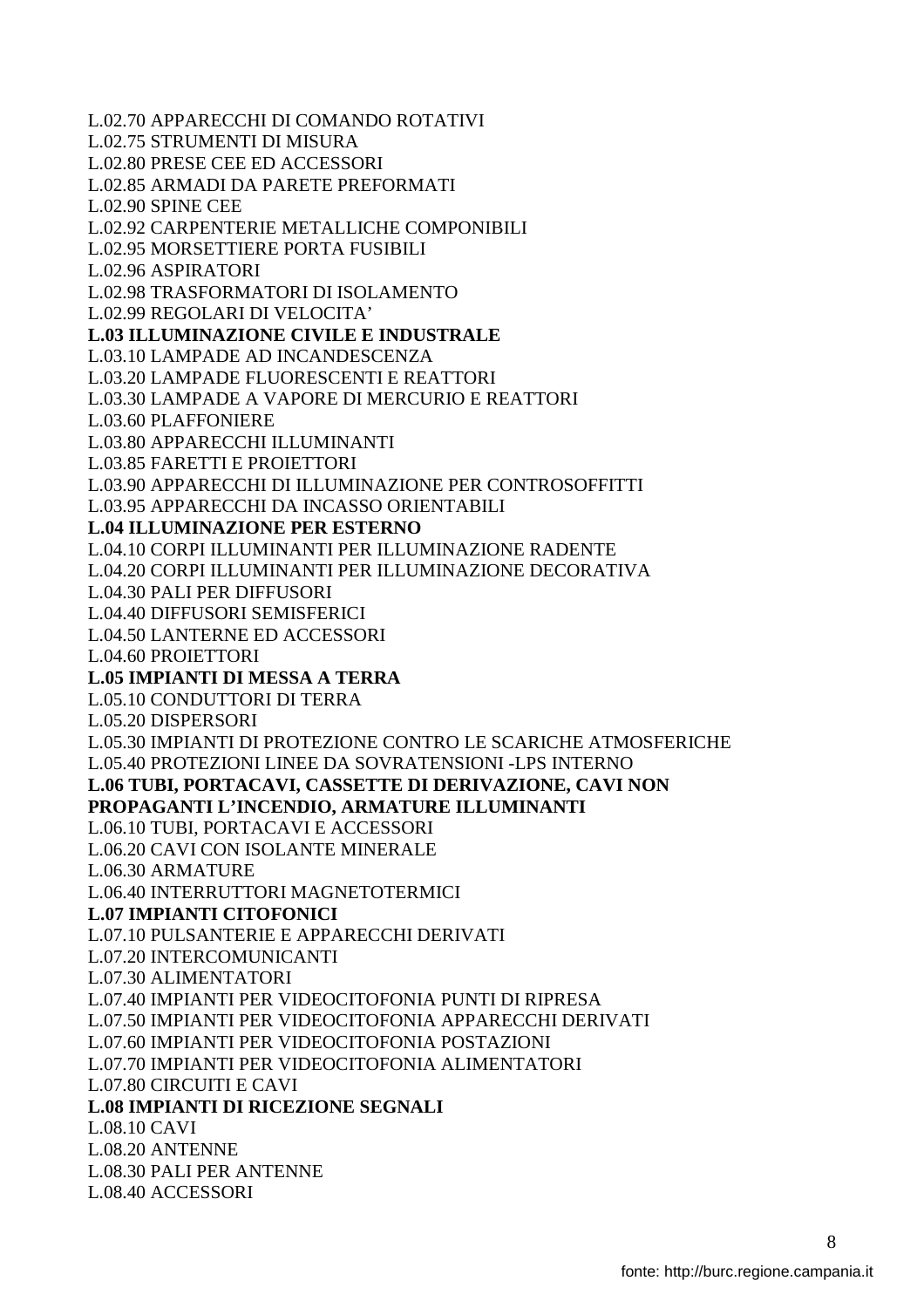L.08.50 PARABOLICHE **L.09 IMPIANTI TELEFONICI**  L.09.10 IMPIANTI INDIVIDUALI L.09.20 IMPIANTI A CENTRALINO **L.10 IMPIANTI PER CABLAGGIO STRUTTURALE**  L.10.10 CAVI IN RAME MULTICOPPIA L.10.20 PRESE **L.11 IMPIANTI PER AUTOMAZIONE**  L.11.10 OPERATORI PER AUTOMAZIONE CANCELLI L.11.20 OPERATORI PER BARRIERE AUTOMATICHE L.11.30 OPERATORI PER PORTE BASCULANTI L.11.40 OPERATORI PER AUTOMAZIONE SERRANDE E TAPPARELLE L.11.50 CENTRALINE PER AUTOMAZIONE ACCESSI L.11.60 ACCESSORI ELETTRICI L.11.70 FOTOCELLULE L.11.80 AVVISATORI L.11.90 COSTE SENSIBILI L.11.95 RILEVATORI DI VEICOLI **L.12 IMPIANTI ANTIFURTO E ANTINTRUSIONE**  L.12.10 RILEVATORI PER INTERNO VIA CAVO L.12.20 RILEVATORI VIA ETERE L.12.30 IMPIANTI TV CC L.12.35 CAVI L.12.40 RILEVATORI PER EDIFICI DESTINATI A CUSTODIRE VALORI L.12.50 RICEVITORI E RILEVATORI L.12.60 CENTRALINE A MICROPROCESSORE CON COLLEGAMENTI VIA CAVO L.12.70 CENTRALINE A MICROPROCESSORE CON COLLEGAMENTI VIA ETERE L.12.80 INSERTORI L.12.90 AVVISATORI **L.13 OROLOGI**  L.13.10 OROLOGI SEGNALATORI L.13.20 OROLOGI RICEVITORI L.13.30 OROLOGI DIGITALI L.13.40 OROLOGI PER CONTROLLI **L.14 IMPIANTI DI DIFFUSIONE SONORA**  L.14.10 MICROFONI L.14.20 UNITA DI AMPLIFICAZIONE E PREAMPLIFICAZIONE L.14.30 DIFFUSORI L.14.40 ACCESSORI **L.15 APPARECCHI DI EMERGENZA**  L.15.10 ACCESSORI PER SEGNALETICA **L.16 IMPIANTO DI RILEVAZIONE INCENDI**  L.16.10 IMPIANTI A ZONE L.16.20 IMPIANTI A INDIRIZZAMENTO INDIVIDUALE L.16.30 SEGNALAZIONE AUTOMATICA PER IMPIANTI L.16.40 ACCESSORI **L.17 TRASFORMATORI TRIFASE**  L.17.10 CABINE PER IMPIANTI M.T. L.17.20 TRASFORMATORI A OLIO L.17.30 TRASFORMATORI A SECCO L.17.40 TRASFORMATORI IN RESINA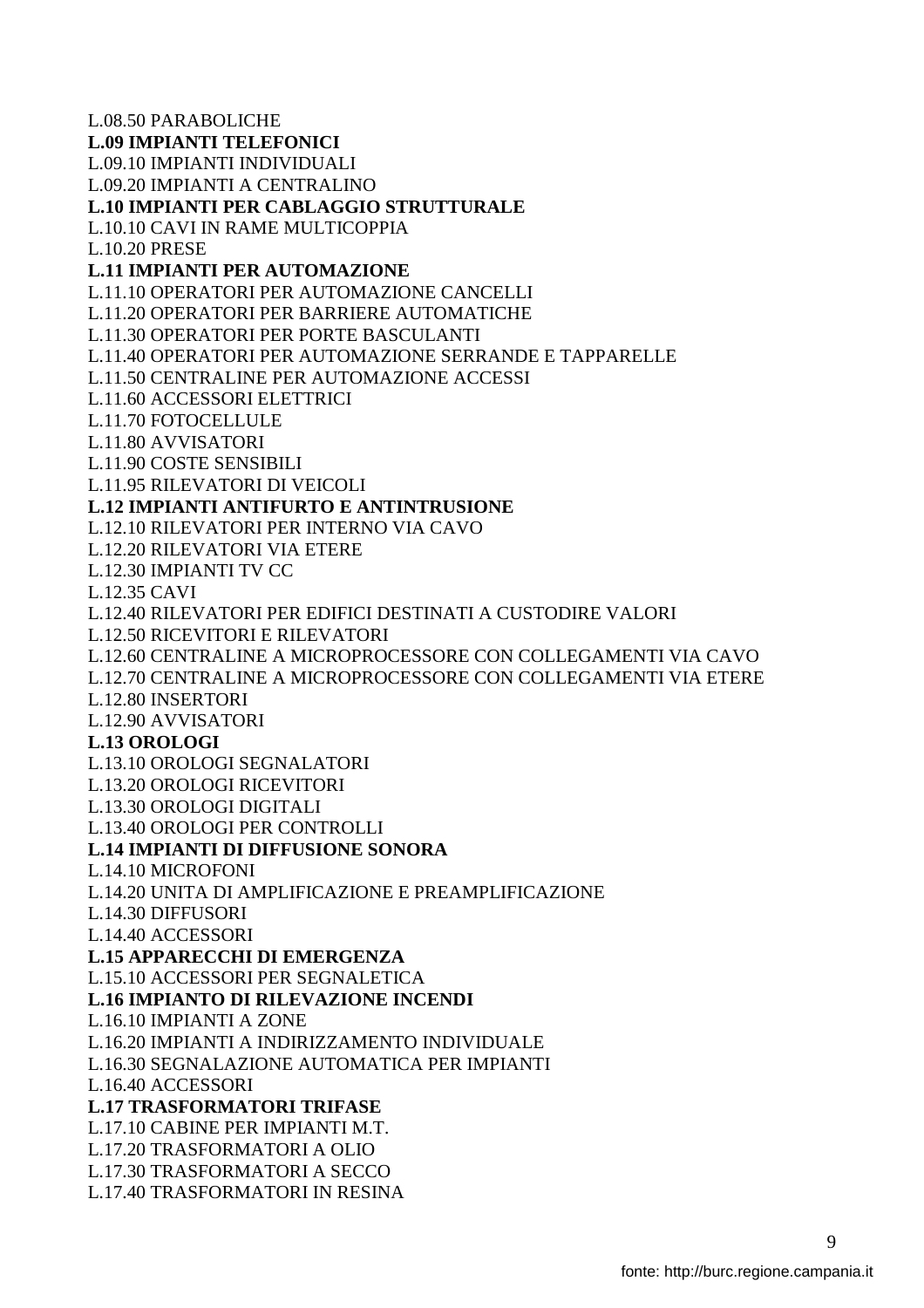L.17.50 ACCESSORI PER TRASFORMATORI L.17.60 CAVI PER MEDIA TENSIONE **L.18 RIFASAMENTO IMPIANTI B.T.**  L.18.10 CONDENSATORI L.18.20 DISPOSITIVI AUTOMATICI L.18.30 ACCESSORI **L.19 STAZIONE DI ENERGIA**  L.19.10 GRUPPI ELETTROGENI L.19.20 ACCESSORI GRUPPI ELETTROGENI L.19.30 QUADRI PER GRUPPI ELETTROGENI **L.20 IMPIANTI A PANNELLI FOTOVOLTAICI**  L.20.10 PANNELLI E INVERTER **L.21 ASCENSORI**  L.21.10 IMPIANTI ELEVATORI L.21.20 MONTACARROZZELLE L.21.30 MONTACARICHI **M.01 GRUPPI TERMICI**  M.01,10 GRUPPI TERMICI A GAS **M.02 GENERATORI**  M.02.10 GENERATORI DI CALORE **M.03 BRUCIATORI**  M.03.10 BRUCIATORI DI GASOLIO M.03.20 BRUCIATORI DI OLIO M.03.30 BRUCIATORI DI GAS **M.04 SCAMBIO TERMICO**  M.04.10 SCAMBIATORI DI CALORE **M.05 ACCESSORI PER CENTRALI**  M.05.10 SEPARATORI D'ARIA, TRONCHETTI DI MISURA, SERBATOI, VASI DI ESPANSIONE **M.06 CAMINI E CONDOTTE**  M.06.10 CAMINI M.06.20 CONDOTTE M.06.30 ACCESSORI **M.07 CORPI SCALDANTI, PANNELLI RADIANTI**  M.07.10 CORPI SCALDANTI M.07.20 PANNELLI RADIANTI M.07.30 ACCESSORI PER CORPI SCALDANTI **M.08 TERMOCONVETTORI**  M.08.10 CORPI SCALDANTI A TERMOCONVENZIONE **M.09 REGOLAZIONE**  M.09.10 APPARECCHIATURE DI REGOLAZIONE **M.10 UNITA' DI TRATTAMENTO**  M.10.10 UNITA' DI TRATTAMENTO ARIA **M.11 UNITA' TERMOVENTILANTI M.12 CONDIZIONATORI**  M.12.10 CONDIZIONATORE AUTONOMO **P.01 RECINZIONI**  P.01.10 RECINZIONI PROVVISIONALI **P.02 OPERE PROVVISIONALI**  P.02.10 PUNTELLATURE P.02.20 SBADACCHIATURE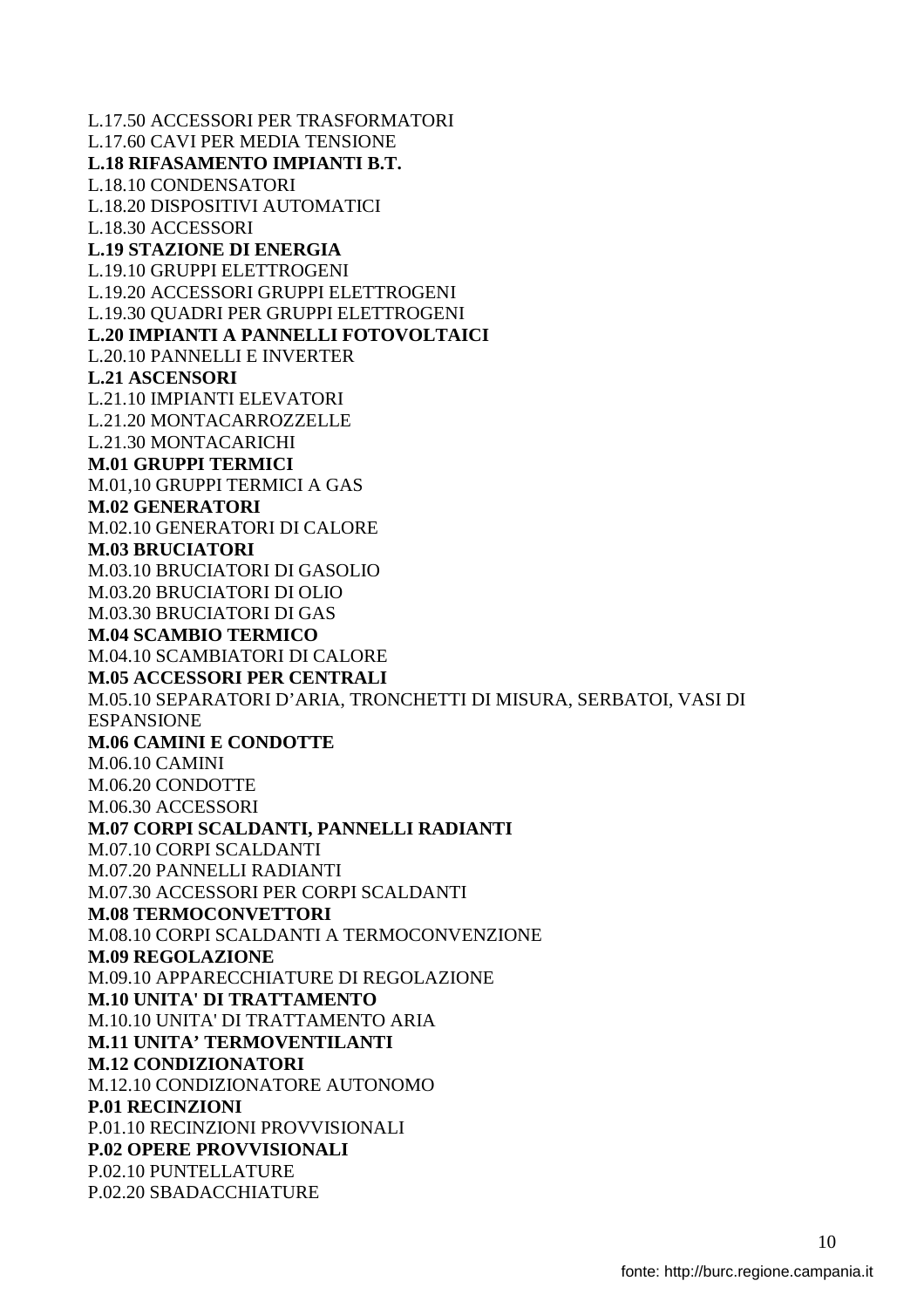#### P.02.30 CENTINE **P.03 CAVALLETTI, TRABATTELLI, PONTEGGI S.02 OPERE PER IMPIANTO FISSO DI CANTIERE**  S.02.10 TETTOIE E PASSERELLE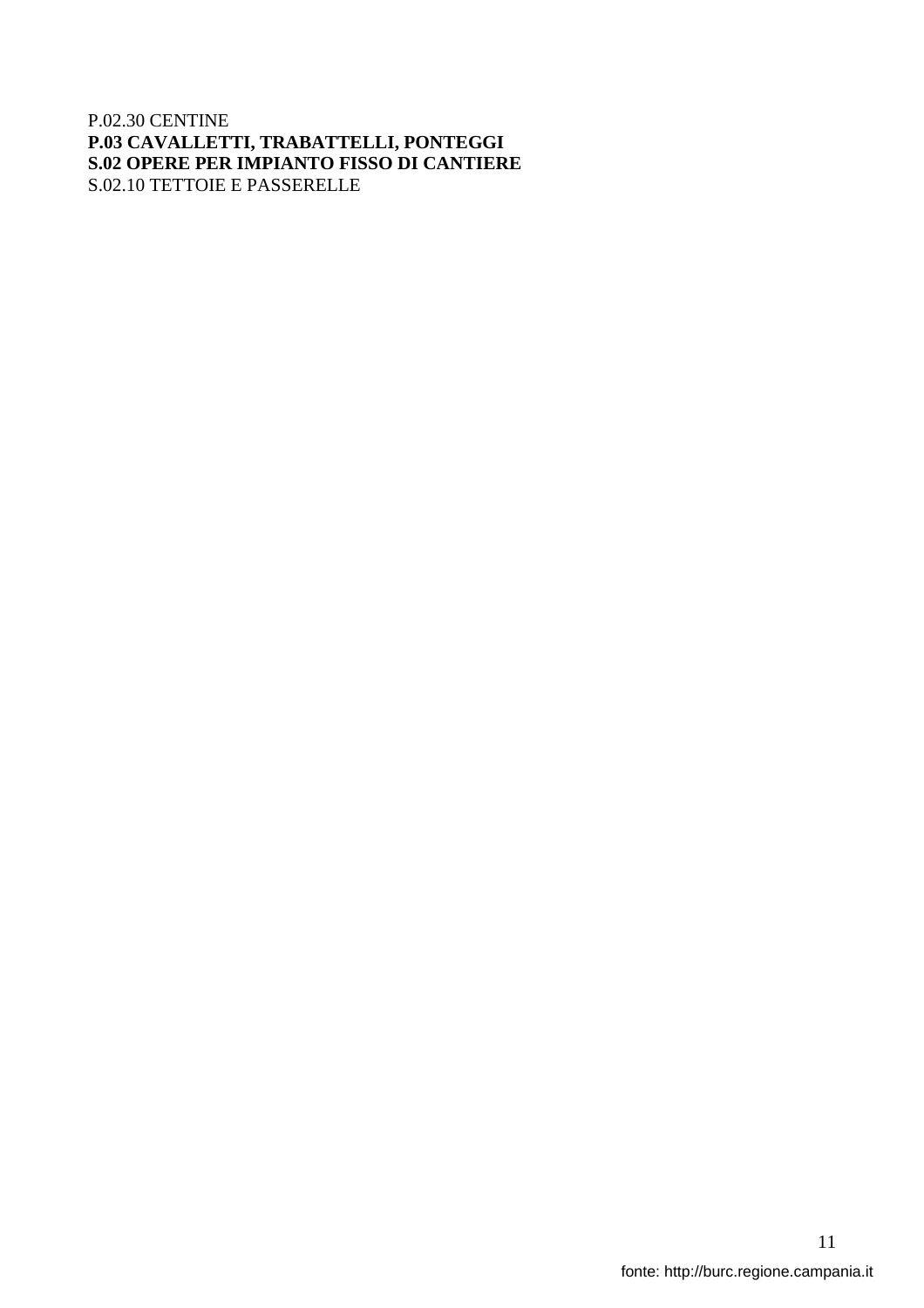### **INTRODUZIONE**

*L'art. 50 co. 8 della L.R. 27 febbraio 2007, n. 3, stabilisce che la regione Campania, secondo i principi di cui alla vigente norma, provvede ad aggiornare annualmente il proprio prezzario e le analisi relative, con particolare riferimento alle voci di elenco correlate a quei prodotti destinati alle costruzioni, che sono stati soggetti a significative variazioni di prezzo legate a particolari condizioni di mercato.* 

*Secondo le medesime disposizioni normative il prezzario cessa di avere validità il 31 dicembre di ogni anno e può essere transitoriamente utilizzato fino al 30 giugno dell'anno successivo per i progetti a base di gara la cui approvazione è intervenuta entro tale data;* 

*Il prezzario dei lavori pubblici in Campania è stato da ultimo approvato con deliberazione di Giunta regionale n. 724 del 16/12/2015.* 

*La presente edizione ne costituisce l'aggiornamento, alla luce delle suindicate disposizioni normative.* 

*Inoltre, esso tiene conto dei decreti ministeriali di interesse, ed in particolare del Decreto del Ministero del Lavoro e delle politiche Sociali del 04 marzo 2015 recante "Determinazione del costo medio orario del lavoro per il personale dipendente da imprese esercenti attività di installazione, manutenzione e gestione impianti, con decorrenza gennaio 2015", del Decreto del Ministero del Lavoro e delle politiche Sociali del 29 aprile 2015 recante "Determinazione del costo medio orario del lavoro, a livello provinciale, per il personale dipendente da imprese del settore dell'edilizia e attività affini, con decorrenza settembre 2014" e del Decreto del Ministero delle Infrastrutture e dei Trasporti del 31 marzo 2016, recante "Rilevazione dei prezzi medi per l'anno 2014 e delle variazioni percentuali annuali, superiori al dieci per cento, relative all'anno 2015, ai fini della determinazione delle compensazioni dei singoli prezzi dei materiali da costruzione più significativi".* 

*Infine, il Prezzario risponde alle indicazioni dei Gruppi di Lavoro "Capitolati e Prezzari" e "Sicurezza negli appalti pubblici" dell'Istituto ITACA (Organismo Tecnico della Conferenza dei Presidenti delle Regioni e delle Province autonome), e della norma UNI 11337/2009 "Edilizia e opere di ingegneria civile - Criteri di codificazione di opere e prodotti da costruzione, attività e risorse".* 

#### **AVVERTENZE GENERALI**

Il presente elenco regionale dei prezzi è da considerare come riferimento generale di base nell'esecuzione di opere pubbliche sul territorio della Regione Campania e si riferisce alla realizzazione di lavori con normali difficoltà di cantiere.

Esso cessa di validità al 31 dicembre 2016, ma potrà essere transitoriamente utilizzato fino al 30 giugno 2017 per i progetti a base di gara la cui approvazione sia intervenuta entro tale data (art. 50, comma 8, della L.R. 27 febbraio 2007, n. 3).

I metodi di misurazione delle voci sono quelli del "Capitolato speciale tipo per appalti di lavori edilizi" pubblicato dal Ministero delle Infrastrutture e dei Trasporti, Servizio Tecnico Centrale.

Tutti i prezzi riportati nei singoli capitoli sono comprensivi di spese generali ed utili, valutati nella misura complessiva del 26,5% (spese generali 15% ed utili 10%), fatta eccezione per il capitolo "U.11 Opere di bonifica montana e manutenzione forestale per lavori in amministrazione diretta", trattandosi di lavori eseguiti con mezzi e personale in dotazione alla medesima amministrazione che li esegue. Per le voci che concorrono alla determinazione delle spese generali si rimanda all'art. 32, comma 4, del D.P.R. 5 ottobre 2010 n. 207.

L'I.V.A., a carico del committente, costituisce voce distinta nei quadri economici.

Il costo orario adottato per la manodopera del settore dell'edilizia e attività affini è desunto dal Decreto del Ministero del Lavoro e delle politiche Sociali del 29 aprile 2015 recante "Determinazione del costo medio orario del lavoro, a livello provinciale, per il personale dipendente da imprese del settore dell'edilizia e attività affini, con decorrenza settembre 2014", quale media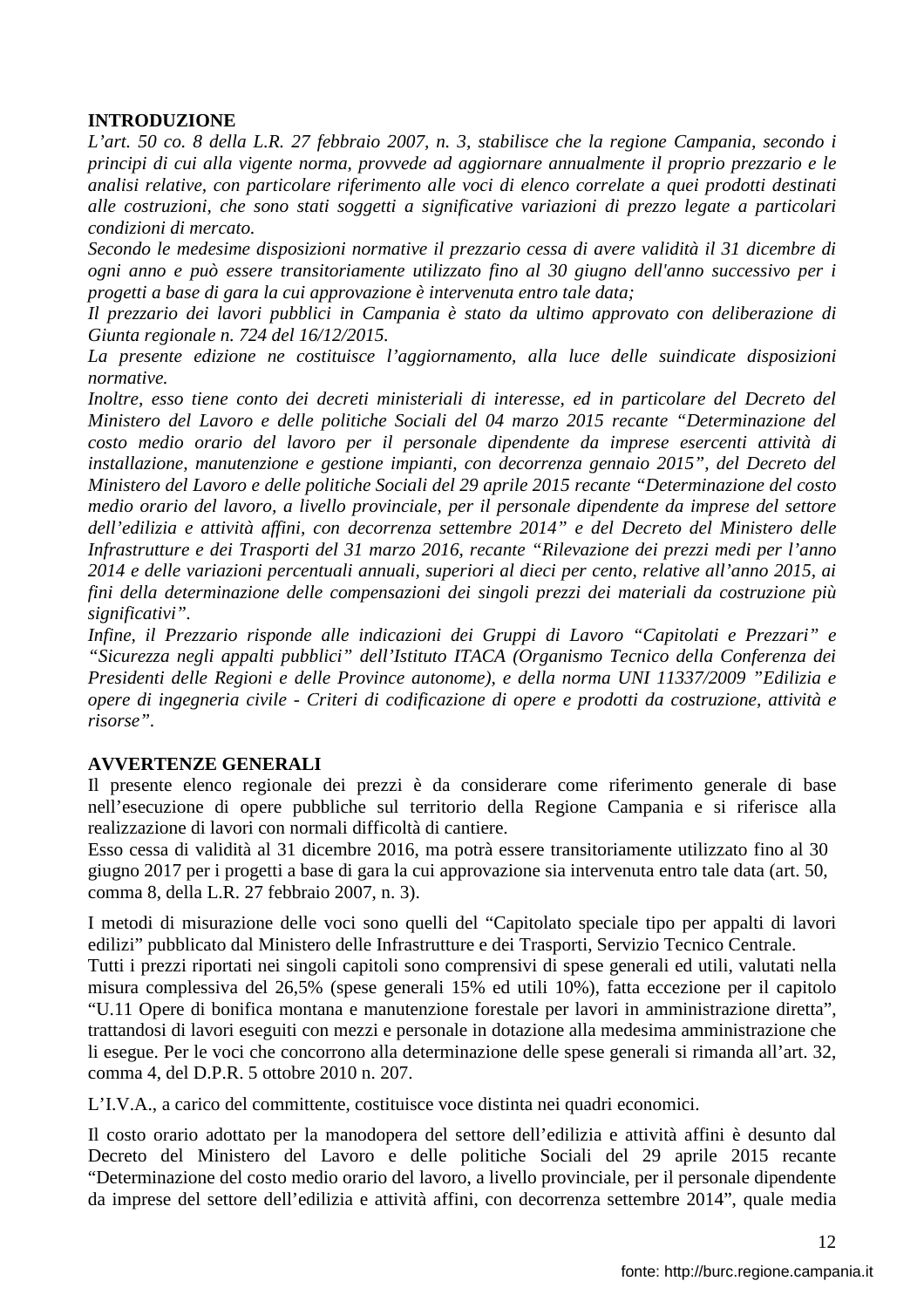ponderale del costo orario ivi indicato per ciascun livello di interesse, attribuendo ai costi per provincia un peso pari al rapporto tra l'importo degli appalti sulla medesima provincia rispetto al valore complessivo regionale, nel periodo 01/01/2015÷31/12/2015.

Il costo orario adottato per gli operai dipendenti da imprese dell'industria metalmeccanica e della installazione di impianti è desunto, per ciascun livello di interesse, dal Decreto del Ministero del Lavoro e delle politiche Sociali del 04 marzo 2015 recante "Determinazione del costo medio orario del lavoro per il personale dipendente da imprese esercenti attività di installazione, manutenzione e gestione impianti, con decorrenza gennaio 2015".

I prezzi comprendono, in linea generale, tutti gli oneri attinenti all'esecuzione delle singole categorie di lavoro, quali: mezzi d'opera, assicurazioni, forniture materiali, loro lavorazione, sfrido e impiego; eventuali indennità di occupazione temporanea di suoli pubblici, di deposito e di passaggio; spese provvisionali, ove occorrono, spese di cantiere e di guardiania, imposte, tasse, etc. Nelle singole voci sono compresi i ponteggi di servizio per lavorazioni compiute fino a 4,00 m. dal piano di calpestio; inoltre, anche se non specificatamente indicato nel testo degli articoli e salvo quanto in essi vi sia diversamente precisato, dovrà intendersi compreso tutto quanto non è esplicitamente escluso per l'esecuzione delle opere.

I prezzi riportati, non potendo comprendere e prevedere l'ampia casistica di tutte le lavorazioni e i prodotti presenti sul mercato, si riferiscono alle lavorazioni ed ai prodotti più diffusi e più rappresentativi.

Le opere s'intendono eseguite in orario e condizioni normali di lavoro, con progetto e programma lavori ben definiti, e tempi di realizzazione normali riguardo alle situazioni di riferimento.

Resta ferma la responsabilità di legge di ogni progettista di accertare, in sede di progettazione, le condizioni locali, di individuare e giustificare prezzi differenti da quelli del presente elenco in rapporto alle reali condizioni di lavorazione.

Nel caso di lavoro da eseguirsi nelle isole, qualora il progettista ritenga che i prezzi riportati nella tariffa siano sottostimati rispetto alla situazione del mercato locale, può incrementare percentualmente i prezzi fino ad un massimo del 35%. Per le particolari caratteristiche dell'isola di Capri questa percentuale può essere elevata fino al 50%. In ogni caso il progettista dovrà espressamente dichiarare, nella pagina iniziale dell'elenco prezzi di progetto, le motivazioni che hanno indotto ad applicare la maggiorazione. Dette motivazioni dovranno essere supportate da adeguata documentazione giustificativa.

Analogamente, per i lavori di recupero, ristrutturazione, manutenzione, consolidamento, restauro, che si caratterizzano per particolari difficoltà esecutive dovute alla ubicazione del cantiere ed alla specifica situazione dei luoghi interessati dai lavori, per le sole voci non comprese nel capitolo "R"

dell'elenco prezzi regionale, ma presenti in altri capitoli, ed utilizzate nella progettazione dei lavori, è ammissibile una maggiorazione nella misura massima del 20%. In ogni caso il progettista dovrà espressamente dichiarare, nella pagina iniziale dell'elenco prezzi di progetto, le motivazioni che hanno indotto ad applicare la maggiorazione. Dette motivazioni dovranno essere supportate da adeguata documentazione giustificativa.

Nella redazione di progetti, l'adozione di prezzi non previsti nel presente elenco deve essere motivata e determinata in conformità a specifiche analisi e tramite ragguagli, ove possibile, a lavori consimili compresi nell'elenco stesso.

Circa gli smaltimenti, come nelle più recenti versioni del prezzario, il presente documento contempla il trasporto sino al relativo sito, al netto degli eventuali ulteriori oneri, che restano comunque a carico della stazione appaltante.

**Eventuali osservazioni e contributi potranno essere inviati al seguente indirizzo Pec, che sostituisce quello reso disponibile sino all'attualità, onde garantire la forma di partecipazione più efficace, trasparente, celere, ed aperta a tutti i soggetti interessati: osservatorio.appalti@pec.regione.campania.it.**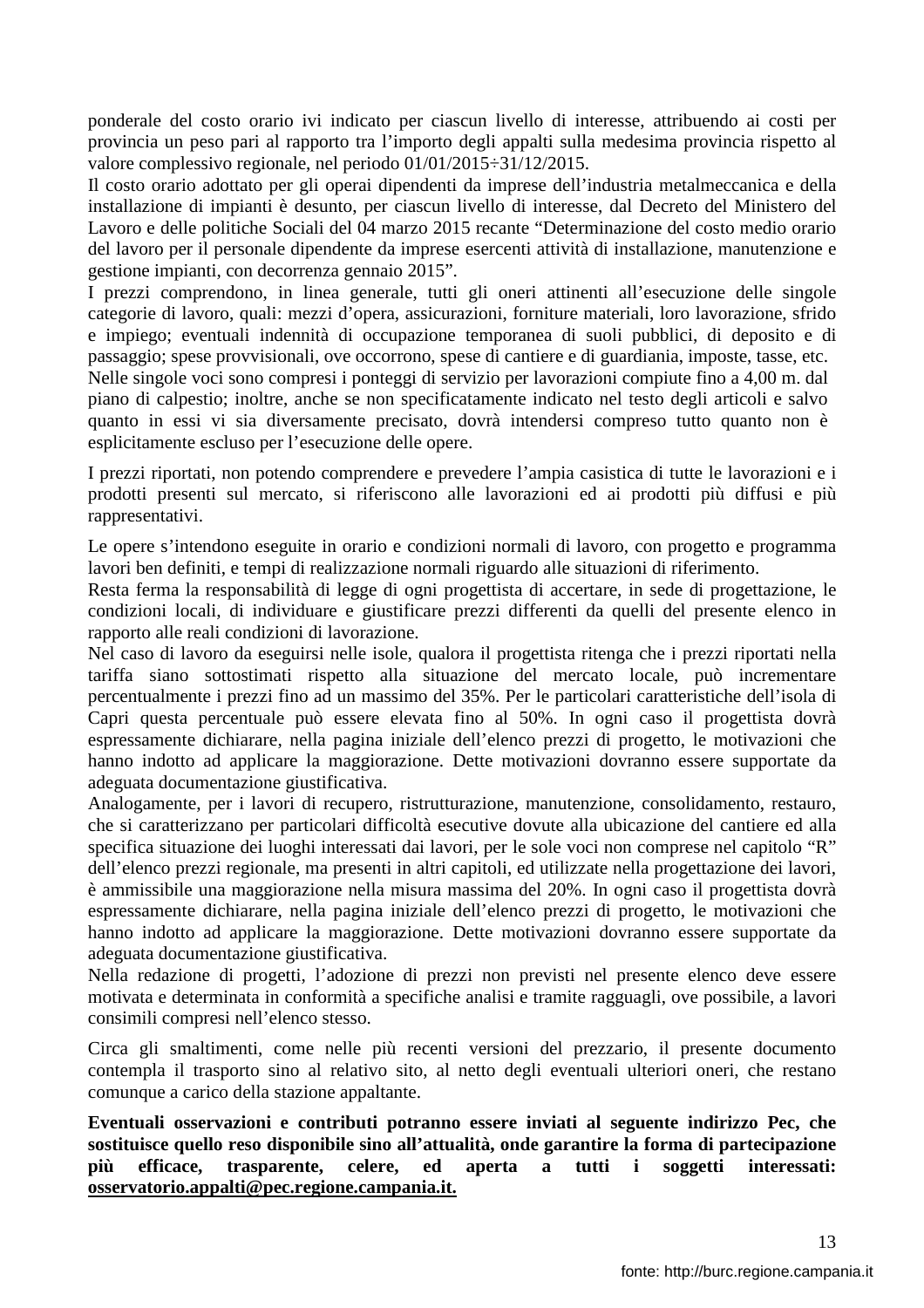# **MOVIMENTI TERRA**

### *SCAVI*

Gli scavi si definiscono:

a) di sbancamento, qualora l'allontanamento delle materie scavate possa compiersi senza ricorrere a mezzi di sollevamento, ma non escludendo l'impiego di rampe provvisorie;

b) a sezione obbligata, qualora invece lo scavo sia eseguito in profondità dalla superficie del terreno naturale o dal fondo di un precedente scavo di sbancamento e comporti, pertanto, un sollevamento verticale per l'asporto delle materie scavate.

Viene di solito considerato come scavo a sezione obbligata o ristretta uno scavo che, pur rispondendo alla definizione data per lo scavo di sbancamento, abbia larghezza uguale o inferiore all'altezza.

Gli scavi di sbancamento si misurano con il metodo delle sezioni ragguagliate, tenendo conto del volume effettivo in loco, cioè escludendo l'aumento delle materie scavate.

Gli scavi a sezione obbligata sono computati per un volume uguale a quello risultante dal prodotto dell'area del fondo del cavo per la sua profondità, misurata dal punto più depresso del perimetro: la parte di scavo che eventualmente ecceda il volume cosi calcolato è considerato scavo di

sbancamento; in nessun caso si valuta il maggiore volume derivante da smottamenti delle pareti dello scavo. Nel caso di scampanature praticate nella parte inferiore degli scavi, i relativi volumi sono misurati geometricamente, scomponendo, ove occorra, i volumi stessi in parti elementari più semplici, in altre parole applicando il metodo delle sezioni ragguagliate orizzontali.

Per gli scavi da eseguire con l'ausilio di casseri, paratie o simili strutture, sono inclusi nel volume di scavo anche lo spazio occupato dalle strutture stesse.

### *RILEVATI e RINTERRI*

Il volume dei rilevati sarà determinato con il metodo delle sezioni ragguagliate, secondo rilevamenti eseguiti come per gli scavi di sbancamento. I rinterri di cavi a sezione ristretta saranno valutati a metro cubo per il loro volume effettivo misurato in opera.

### *TRASPORTI*

I trasporti di terre o altro materiale sciolto sono valutati in base al volume prima dello scavo, per materie in cumulo prima del carico sul mezzo di trasporto senza tener conto dell'aumento di volume che subiscono all'atto dello scavo o del carico oppure a peso con riferimento alla distanza. Nei prezzi dei trasporti s'intende compreso, qualora non sia diversamente precisato in contratto, il carico e lo scarico dei materiali dai mezzi di trasporto e le assicurazioni di ogni genere, le spese per i materiali di consumo, la mano d'opera del conducente e ogni altra spesa per dare il mezzo in pieno stato di efficienza.

# **FONDAZIONI PROFONDE**

Le paratie saranno valutate per la loro superficie misurata tra le quote d'imposta delle paratie stesse e la quota di testata della trave superiore di collegamento.

Per pali eseguiti in opera, la lunghezza è misurata dal fondo del foro al piano d'intradosso della struttura di fondazione ovvero, in casi particolari, al piano d'inizio della perforazione.

Qualora la perforazione sia eseguita prima dello scavo occorrente a impostare le strutture di fondazione e perciò la parte superiore non sia completata col getto (perforazione a vuoto) a questa parte si applica il relativo prezzo.

I pali trivellati s'intendono resi con una tolleranza del  $\pm$  6% per i diametri fino a 500 mm rispetto al diametro nominale, del  $\pm$  3% per i diametri maggiori.

Per i micropali tale tolleranza s'intende esplicitata nel  $\pm$  5% del diametro nominale.

Nei pali prefabbricati per l'infissione, si tiene conto soltanto della parte effettivamente infissa.

# **CALCESTRUZZI, CASSEFORMI, FERRI PER ARMATURE**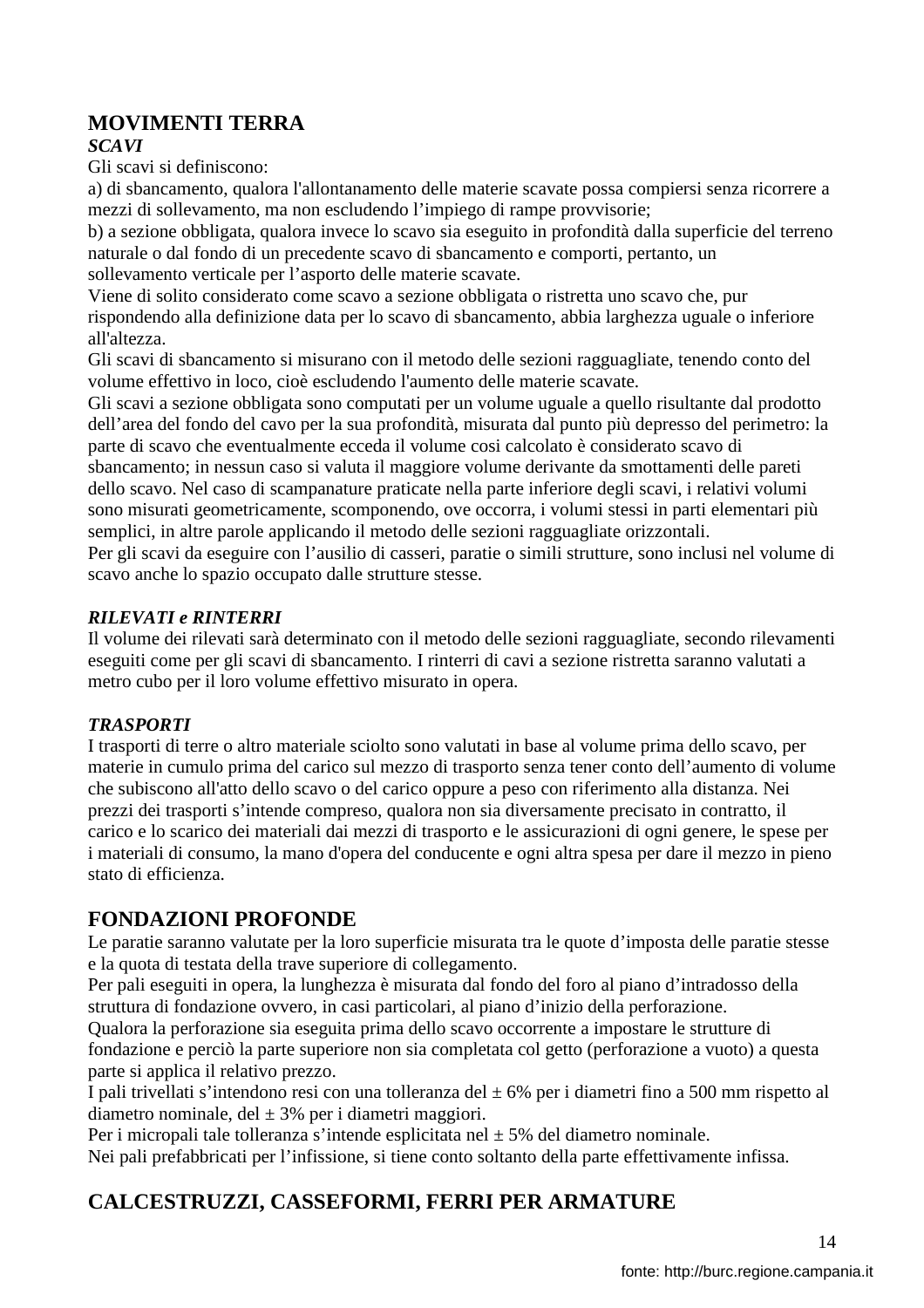### *CALCESTRUZZI*

I calcestruzzi riportati nel prezzario hanno le caratteristiche previste dalla norma UNI EN 206-1 (versione italiana della EN 206-1), richiamata dal D.M. del 14/01/2008 "Norme Tecniche per le costruzioni", dalle "Linee guida sul calcestruzzo" del Consiglio superiore dei LL.PP. del Febbraio 2003, e dalla norma UNI 11104 che fornisce le istruzioni complementari per l'applicazione della UNI EN 206-1 in Italia. Per la messa in opera si richiama la norma UNI ENV 13670.

I prezzi dei calcestruzzi contenuti nel presente prezzario sono stati determinati per una classe di consistenza S4.

Nella determinazione dei prezzi inclusi nel presente capitolo, in aderenza al disposto del D.M. del 14 gennaio 2008, è stato inserito il costo di un calcestruzzo prodotto in impianti dotati di un sistema di controllo permanente della produzione certificato da un organismo terzo indipendente che opera in coerenza con la UNI EN 45012.

I prezzi saranno applicati contabilizzando il volume di conglomerato calcolato, nei limiti dell'ordinato, in base alle dimensioni effettive quali saranno ad opera finite. Tutte le opere in conglomerato cementizio saranno misurate sul vivo, esclusi cioè gli intonaci. Saranno detratti nel computo tutti i vani, vuoti o tracce che abbiano sezioni minime superiori a 0,20 mq. Sarà inoltre detratto il volume occupato da altre strutture inserite nei getti, escluso il ferro di armatura, o formanti oggetto di valutazione separata.

Nei prezzi sono compensati tutti gli oneri di provvista dei materiali, puliti e idonei all'impiego, di manodopera, di confezione e di lavorazione secondo quanto prescritto, l'onere per l'inumidimento delle superfici esterne per tutto il tempo che sarà prescritto dalla Direzione dei Lavori nonché l'onere per l'impiego di disarmanti occorrenti.

Nei compensi sono compresi: il banchinaggio, i sostegni, le stampelle, le fasce, i chiodi, i tiranti, il montaggio e lo smontaggio, lo sfrido e ogni altra opera e accessorio occorrente.

#### *CASSEFORMI*

Le casseforme si valutano secondo le superfici effettive, sviluppate al vivo delle strutture da gettare. Con tale valutazione s'intendono compensate anche la piccola puntellatura e le armature di sostegno di altezza non superiore a 4,00 m, per altezze superiori si applica l'apposito sovrapprezzo. Dette altezze sono misurate tra il piano di effettivo appoggio e il fondo delle casseformi sostenute. Nei tratti di pareti costruite a ridosso del terreno o di manufatti preesistenti, l'impiego delle casseforme sarà compensato applicando i giusti compensi alla superficie effettiva in vista di pareti esterne.

#### *FERRI PER ARMATURE*

Nei prezzi previsti per la lavorazione e la posa in opera delle armature di ferro, nonché della rete elettrosaldata, nelle strutture in conglomerato cementizio, sono valutati e compensati gli oneri di taglio, piegatura, sagomatura, posa in opera, fornitura e legatura con il filo di ferro o saldatura, perdita, sfrido, ecc.

Il peso del ferro tondo per l'armatura del conglomerato cementizio e della rete elettrosaldata, sarà determinato mediante il peso teorico corrispondente ai vari diametri effettivamente prescritti, trascurando le quantità superiori alle prescrizioni e le sovrapposizioni.

Il peso del ferro in ogni caso sarà determinato con mezzi analitici ordinari, misurando cioè lo sviluppo lineare effettivo di ogni barra (segnando le sagomature e uncinature) e moltiplicando per il peso unitario dato dalle tabelle ufficiali dell'UNI.

Il tondino sarà fornito e dato in opera nelle casseformi dopo aver subito tutte le piegature, sagomature e legature ordinate dalla Direzione dei Lavori, in modo tale che la posizione dei ferri coincida rigorosamente con quella fissata nei disegni esecutivi.

# **SOLAI**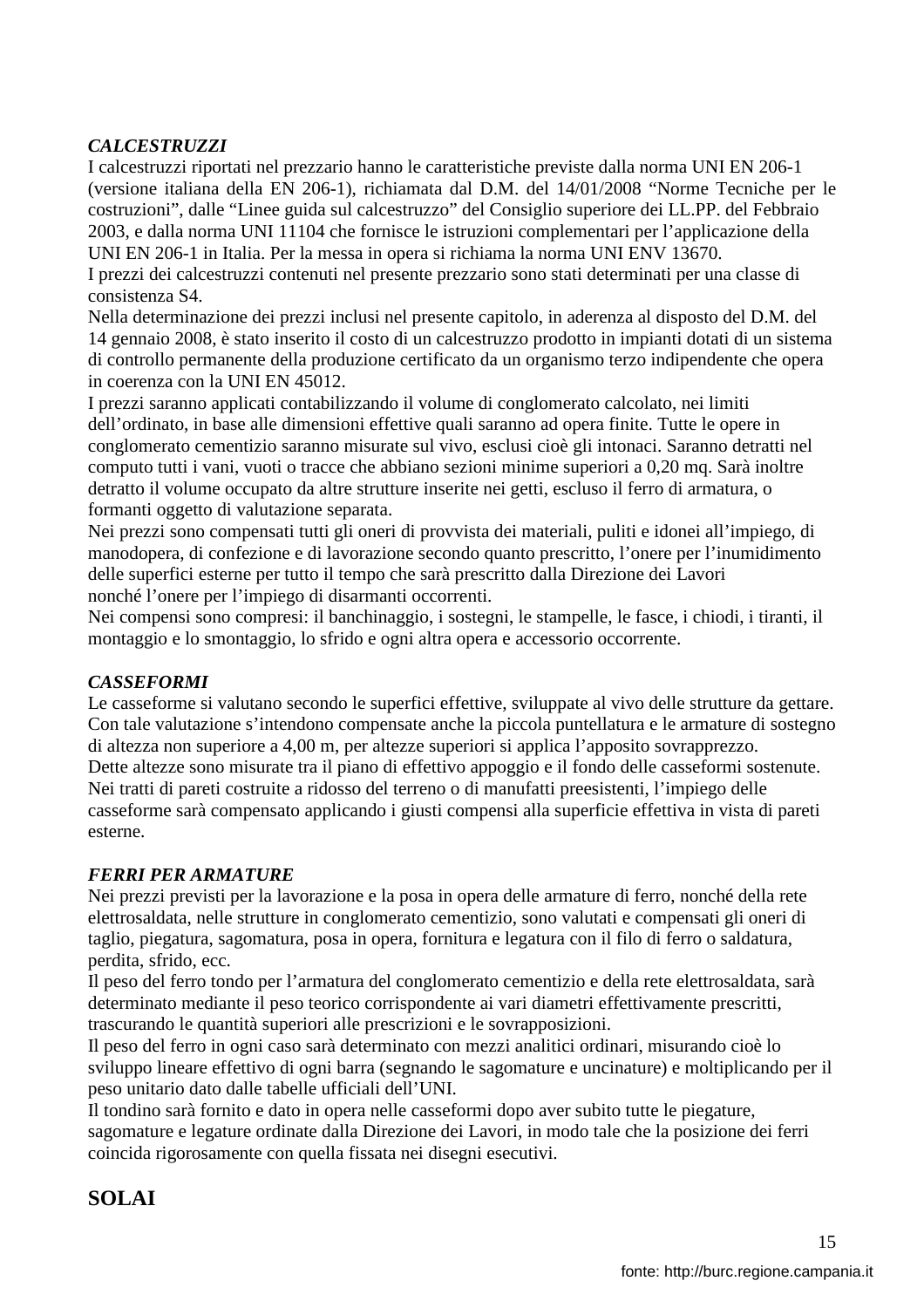I solai, qualunque sia la forma, saranno pagati al metro quadrato di superficie netta misurata all'interno dei cordoli e delle travi di calcestruzzo, esclusi, quindi, la presa e l'appoggio su cordoli perimetrali o travi di calcestruzzo o su eventuali murature portanti.

Saranno detratti i fori superiori a 1 mq.

Nei prezzi dei solai in genere è compreso l'onere per lo spianamento superiore della caldana, nonché ogni opera e materiale occorrente per dare il solaio completamente finito, come prescritto nelle norme sui materiali e sui modi di esecuzione.

Per i solai misti nel prezzo s'intende compreso l'onere delle casseforme e delle armature di sostegno per un'altezza non superiore a 4,00 m dal piano di appoggio all'intradosso dei solaio; per altezze superiori si applica l'apposito sovrapprezzo.

Il prezzo a metro quadrato dei solai suddetti si applicherà senza alcuna maggiorazione anche a quelle porzioni in cui, per resistere a momenti negativi, il laterizio sia sostituito da calcestruzzo; saranno però pagati a parte tutti i cordoli perimetrali relativi ai solai stessi. Sono pure compresi e compensati:

 l'esecuzione dei necessari fori ed incastri nelle murature e pietre da taglio, le impiombature e suggellature, le malte ed il cemento, nonché la fornitura del piombo per le impiombature;

 il tiro ed il trasporto in alto, ovvero la discesa in basso e tutto quanto è necessario per dare i lavori compiuti in opera a qualsiasi altezza.

# **OPERE IN VETROCEMENTO**

Nella costruzione di strutture in vetrocemento si devono osservare tutte le norme riguardanti le opere in cemento armato e inoltre assicurare la libertà dei vincoli.

Il prezzo comprende le strutture di appoggio lungo tutto il perimetro su un profilo di cartonfeltro bitumato in modo da consentire piccole traslazioni o rotazioni; uno strato di polistirolo espanso o altro materiale elastico per consentire la dilatazione dei pannelli sulle testate laterali; il calcestruzzo usato dosato a 350 kg di cemento tipo 325 per mc di sabbia fine lavata mista a ghiaietto setacciato (2 parti di sabbia ed una di ghiaietto) ed acqua; il ferro di armatura tondo omogeneo inserito ad ogni interasse e sulle fasce perimetrali; l'utilizzo di telai apribili, distanziatori, formelle in plastica per moduli prefabbricati, griglie in ghisa o altro materiale per l'areazione.

Il prezzo comprende anche l'umidificazione con acqua per almeno quattro giorni e le finiture che potranno essere eseguite in cemento normale o bianco (secondo indicazioni della Direzione dei lavori) senza che per esse sia riconosciuto sovrapprezzo.

I pannelli per divisori, pareti divisorie, vetrate modulari prefabbricate devono essere posti in opera solo dopo la completa stagionatura delle travi e dei solai in cemento armato, (secondo le indicazioni della Direzione dei lavori) senza che per esse venga riconosciuto sovrapprezzo.

La struttura dovrà presentarsi priva di macchie, sporcizia o corpi estranei, depositi di umidità, lesioni capillari e dovranno essere garantiti tutti i requisiti richiesti dalle vigenti normative.

Le strutture sono valutate a superficie effettiva netta, cioè non comprendono le parti relative a incastri o le parti di sostegno non in vista deducendo le aperture di superficie superiore o uguale a 1,00 mq.

# **MALTE**

Le malte sono intese confezionate con inerti e leganti opportunamente scelti ed idonei secondo le indicazioni progettuali.

Gli inerti dovranno essere di granulometria idonea allo scopo, puliti e senza elementi organici: con l'impiego, infine, di cemento e leganti nelle percentuali indicate con consistenza plastica, consentendo così una normale manipolazione.

Nelle analisi le quantità indicate sono calcolate per resa effettiva.

Il prezzo comprende:

la movimentazione e il piazzamento delle macchine operatrici;

i ponteggi per le lavorazioni eseguite all'interno, mentre all'esterno sono inclusi limitatamente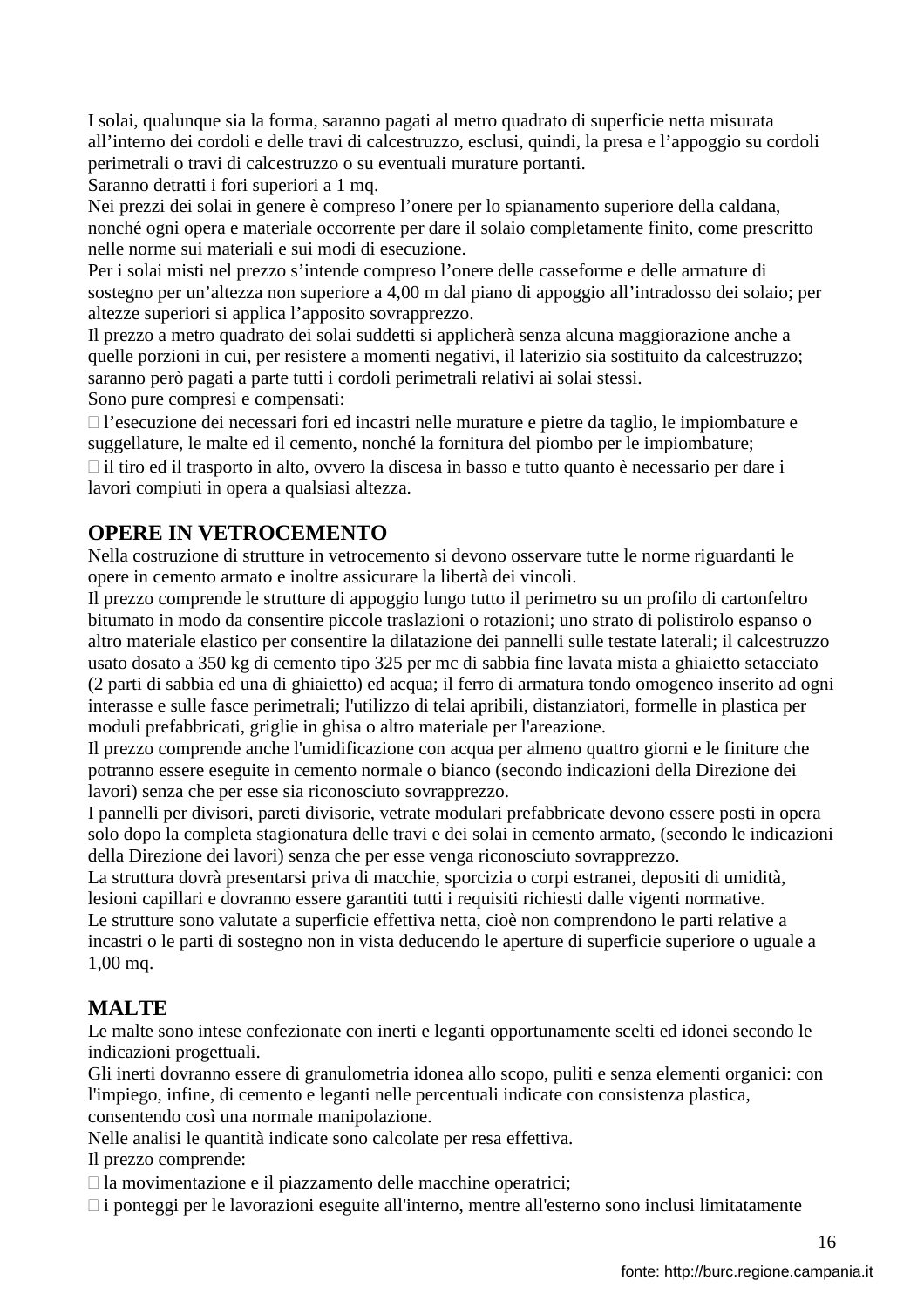per un'altezza di 4,00 m;

le piazzole o ponti di servizio se eseguiti all'interno;

 il trasporto a rifiuto delle malte e quello di risulta fino a 50 m di distanza, in caso di trasporto diretto a discariche.

Rimangono esclusi dal prezzo oneri per eventuali casserature e armature.

Le malte preconfezionate dovranno rispondere ai requisiti richiesti per la loro applicazione; l'uso di queste è subordinato all'autorizzazione del Direttore dei lavori.

Tutte le malte saranno valutate per il loro volume di resa o peso effettivo secondo l'unità di misura indicata.

### **OPERE DI SOTTOFONDO**

Nei prezzi delle opere di sottofondo è compreso ogni onere per la fornitura di materiali e posa in opera come prescritto nelle norme sui modi di esecuzione.

La valutazione sarà effettuata considerando il reso in opera.

Il riempimento con pietrame a ridosso delle murature per drenaggi, vespai, ecc., sarà valutato a metro cubo per il suo volume effettivo misurato in opera.

Per i vespai aerati la valutazione sarà effettuata al metro quadro di superficie netta resa in opera. Non sarà valutata la superficie relativa agli incastri o tracce delle murature così come non dovrà essere

considerata la superficie eccedente o sfridi per pezzi speciali e cavedi.

Il prezzo comprende l'onere per l'uso di casseforme, per creazione di botole, cavedi o simili e gli oneri per la stagionatura delle superfici.

La posa di massi dovrà avvenire nel rispetto dei valori idronometrici e di temperatura tali da non compromettere le fasi di stagionatura ed essiccazione. L'eventuale utilizzo di termoriscaldatori e deumidificatori dovrà preventivamente essere autorizzato e non darà luogo a nessun sovrapprezzo.

Possono essere utilizzate pompe per il sollevamento delle miscele, ma dovranno essere garantiti nel getto di

posa l'assortimento e l'omogenea distribuzione del misto granulometrico degli inerti.

L'utilizzo di pompe non darà luogo a nessun sovrapprezzo.

### **OPERE MURARIE**

Tutte le murature in genere saranno misurate geometricamente, a volume o a superficie, secondo la categoria, in base a misure prese sul vivo dei muri, esclusi cioè gli intonaci. Sarà fatta deduzione di tutti i vuoti di luce superiore a 1,00 mq. e dei vuoti di canne fumarie, canalizzazioni, etc che abbiano sezione superiore a 0,25 mq. Così pure sarà sempre fatta deduzione del volume corrispondente alla parte incastrata di pilastri, piattabande, ecc., di strutture diverse, nonché di pietre naturali od artificiali, da pagarsi con altri prezzi di tariffa.

Nei prezzi della muratura di qualsiasi specie, qualora non debbano essere eseguite con paramento di faccia a vista, s'intende compreso il rinzaffo. Tale rinzaffo sarà sempre eseguito, ed è compreso nel prezzo unitario, anche a tergo di muri che devono essere poi caricati da terrapieni. Per questi ultimi muri è pure sempre compresa l'eventuale formazione di feritoie regolari e regolarmente disposte per lo scolo delle acque e in generale quella delle ammorsature e la costruzione di tutti gli incastri per la posa in opera della pietra da taglio o artificiale.

Nei prezzi unitari delle murature di qualsiasi genere s'intende compreso ogni onere per formazione di spalle, sguinci, canne, spigoli, strombature, incassature per imposte di archi, volte e piattabande. Qualunque sia la curvatura data alla pianta e alle sezioni dei muri, anche se si devono costruire sotto raggio, le relative murature non potranno essere comprese nella categoria delle volte e saranno valutate con i prezzi delle murature rette senza alcun compenso in più.

# **CONDOTTI E CANNE FUMARIE**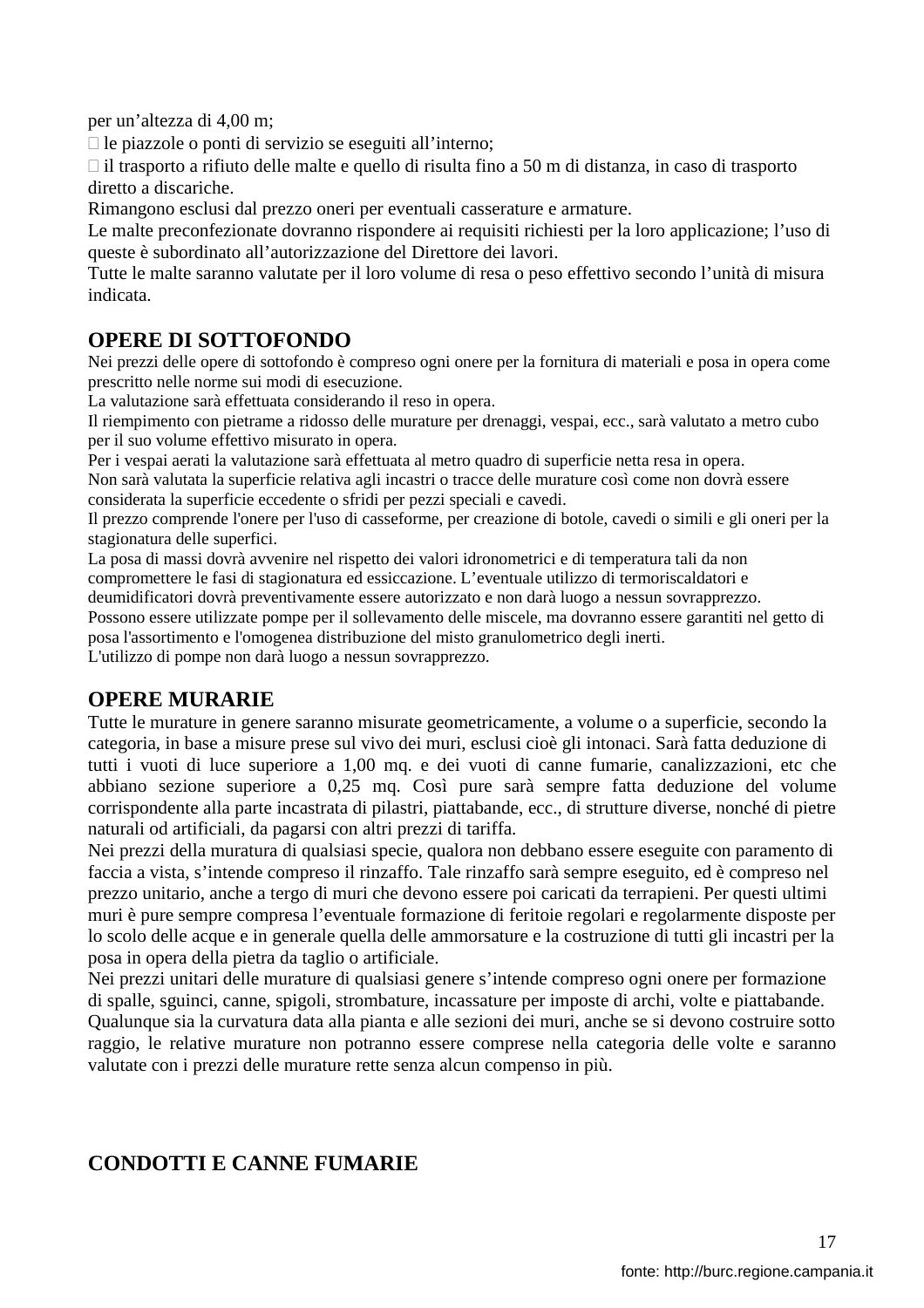I metodi di misurazione delle voci sono quelli del "Capitolato speciale tipo per appalti di lavori edilizi" pubblicato dal Ministero dei lavori pubblici, Servizio tecnico centrale, con le seguenti precisazioni e integrazioni che assumono carattere prevalente.

Nel prezzo sono compresi gli oneri per fori o vani necessari per l'installazione di apparecchiature di controllo o che consentono le normali fasi di pulizia e manutenzione del manufatto. Il prezzo comprende la posa di staffe, mensole, bulloni, sovrapposizioni e quant'altro necessario per eseguire l'opera a perfetta regola d'arte.

I pezzi speciali se non diversamente specificato sono compresi nel prezzo.

## **OPERE DI PROTEZIONE TERMICA E ACUSTICA**

I metodi di misurazione delle voci sono quelli del "Capitolato speciale tipo per appalti di lavori edilizi" pubblicato dal Ministero dei lavori pubblici, Servizio tecnico centrale, con le seguenti precisazioni e integrazioni che assumono carattere prevalente.

Le opere di protezione termica e acustica dovranno sempre essere eseguite in conformità alle prescrizioni normative.

Le opere sono valutate secondo la superficie effettiva netta o a volume nel rispetto delle indicazioni riportate per l'unità di misura.

Nel prezzo sono compresi gli oneri per fori o vani, riquadrature oltre ai fissaggi e aggraffature eseguiti con idonei materiali.

I fissaggi di tipo meccanico per qualsiasi supporto non dovranno mai essere in misura inferiore a 6 per mq di pannello posato.

Il Direttore dei lavori potrà disporre la posa fissaggi in numero superiore e l'impiego contemporaneo di colle o malte senza che questi comporti l'applicazione di sovrapprezzi.

### **TETTI, MANTI DI COPERTURA E OPERE DA LATTONIERE**

#### *TETTI E MANTI DI COPERTURA*

Le coperture, in genere, sono computate a mq., misurando geometricamente la superficie effettiva delle falde del tetto, senza alcuna deduzione dei vani per fumaioli, lucernari, e altre parti sporgenti

della copertura, purché non eccedenti ciascuna la superficie di 1 mq, nel qual caso si devono dedurre per intero. In compenso non si tiene conto delle sovrapposizioni a ridosso dei giunti.

Nei prezzi delle opere sono escluse le scossaline, converse ecc. da porsi alle estremità delle falde intorno ai lucernari, comignoli ecc. da remunerarsi con i prezzi indicati nelle apposite voci.

Nei prezzi delle grosse armature e delle piccole orditure in legno sono compensate ferramenta, catramatura, chioderia, staffe, bulloni, cravatte ecc.

La misurazione delle coperture eseguite con pannelli e lastre sarà riferita alla superficie effettiva, senza tenere conto delle sovrapposizioni.

#### *OPERE DA LATTONIERE*

I metodi di misurazione delle voci sono quelli del "Capitolato speciale tipo per appalti di lavori edilizi" pubblicato dal Ministero dei lavori pubblici, Servizio tecnico centrale, con le seguenti precisazioni e integrazioni che assumono carattere prevalente.

I pezzi speciali se non diversamente specificato sono compresi nel prezzo. Nei prezzi a metro sono comprese le sovrapposizioni, la fornitura in opera di grappe, cravatte etc.

Tutti i manufatti da lattoniere s'intendono delle dimensioni e forme richieste, lavorati con precisione a perfetta finitura e completi di ogni accessorio e pezzi speciali necessari al loro perfetto funzionamento.

I prezzi comprendono oneri per giunzioni ottenute mediante ribattiture, saldature, aggraffatura semplice o doppia, secondo quanto disposto dalla Direzione dei Lavori.

La tenuta all'acqua dei manufatti deve essere garantita meccanicamente senza l'ausilio di mastici o collanti a base di siliconi o altro materiale.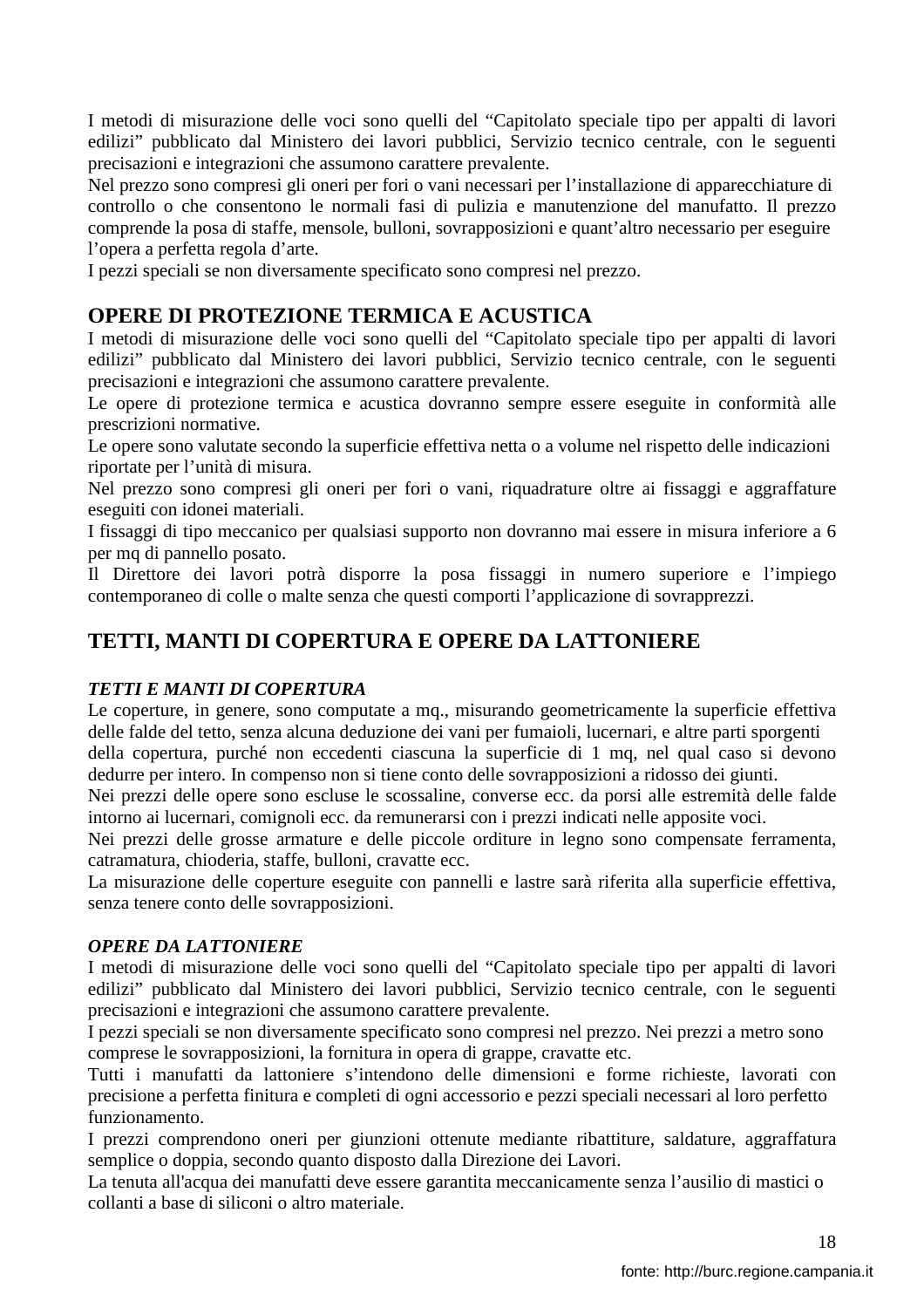I giunti in corrispondenza dei canali di gronda devono essere a libera dilatazione e con sovrapposizioni di almeno 5 cm.

I canali di gronda devono essere collocati in opera con le pendenze necessarie allo scolo delle acque. Detta pendenza non potrà essere inferiore allo 0,50%.

Per garantire la necessaria stabilità, i bordi devono essere piegati e le cicogne in acciaio o in rame (modellate secondo quanto previsto dal progetto) fissate saldamente alla muratura con passo non superiore a 1,50 m.

I tubi pluviali devono essere distanziati dalle pareti di almeno 5 cm sormontati di 5 cm e il fissaggio dei sostegni al muro dovrà essere eseguito con passo non superiore a 1,50 m.

I canali di gronda e i tubi pluviali in lamiera saranno misurati a metro di sviluppo in opera, senza cioè tenere conto delle parti sovrapposte e dei pezzi speciali, compresa la fornitura e posa in opera di staffe e cravatte di ferro.

Staffe, cicogne e collari saranno valutati singolarmente solo se, per esigenza progettuale o di regolare esecuzione, devono essere impiegati in quantità superiore a quanto sopra riportato.

### **IMPERMEABILIZZAZIONI**

I metodi di misurazione delle voci sono quelli del "Capitolato speciale tipo per appalti di lavori edilizi" pubblicato dal Ministero dei lavori pubblici, Servizio tecnico centrale, con le seguenti precisazioni e integrazioni che assumono carattere prevalente.

Le opere sono valutate a superficie effettiva con detrazione dei vuoti o delle parti non impermeabilizzate aventi singolarmente superficie superiore a 0,50 mq.

S'intendono compresi ove ricorrenti tutti gli oneri per il taglio o la suggellatura degli incastri di muro per la profondità necessaria, i colli di raccordo con le pareti verticali.

I pannelli di materiale isolante sono computati sviluppando la superficie da cubatura qualunque sia la forma, non si terrà conto delle sovrapposizioni.

Nel presente capitolo sono state previste diverse ipotesi tipo di applicazione di manti a più strati in funzione delle superfici da impermeabilizzare; il progettista potrà comunque adottare altre combinazioni nella posa dei materiali in funzione delle caratteristiche dell'opera.

### **PAVIMENTI**

I metodi di misurazione delle voci sono quelli del "Capitolato speciale tipo per appalti di lavori edilizi" pubblicato dal Ministero dei lavori pubblici, Servizio tecnico centrale, con le seguenti precisazioni e integrazioni che assumono carattere prevalente.

Tutti i pavimenti da posare in continuità dovranno provenire dalla medesima partita. Non saranno ammesse variazioni di formato o cromatiche dovute alla provenienza da più partite di produzione, salvo nell'ipotesi in cui ciò dipenda dalle caratteristiche intrinseche del materiale prescelto.

I prezzi comprendono i materiali di allettamento o d'incollaggio, e i trattamenti idonei a fornire le lavorazioni eseguite a perfetta regola d'arte.

La misurazione dei pavimenti si sviluppa secondo le superfici in vista e perciò senza tenere conto delle parti comunque incassate o effettivamente sotto intonaco; si detraggono altresì le zone non pavimentate, purché di superficie non inferiore a 0,50 mq ciascuna.

A lavoro ultimato le superfici dei pavimenti devono essere perfettamente piane e con quelle pendenze richieste dal progetto; i pavimenti dovranno essere privi di macchie di sorta, e della benché minima ineguaglianza tra le connessure dei diversi elementi a contatto.

I prezzi, comprendono le fasi di pulizia iniziale e finale e i trattamenti idonei a fornire le lavorazioni eseguite a perfetta regola d'arte.

# **OPERE CON MARMI, PIETRE E PIETRE RICOMPOSTE**

Per le categorie da valutarsi a superficie questa si ottiene sommando le superfici dei minimi rettangoli o quadrati circoscrivibili a ciascun pezzo.

Per le categorie da valutarsi a sviluppo lineare questo si misura in opera, senza tenere conto di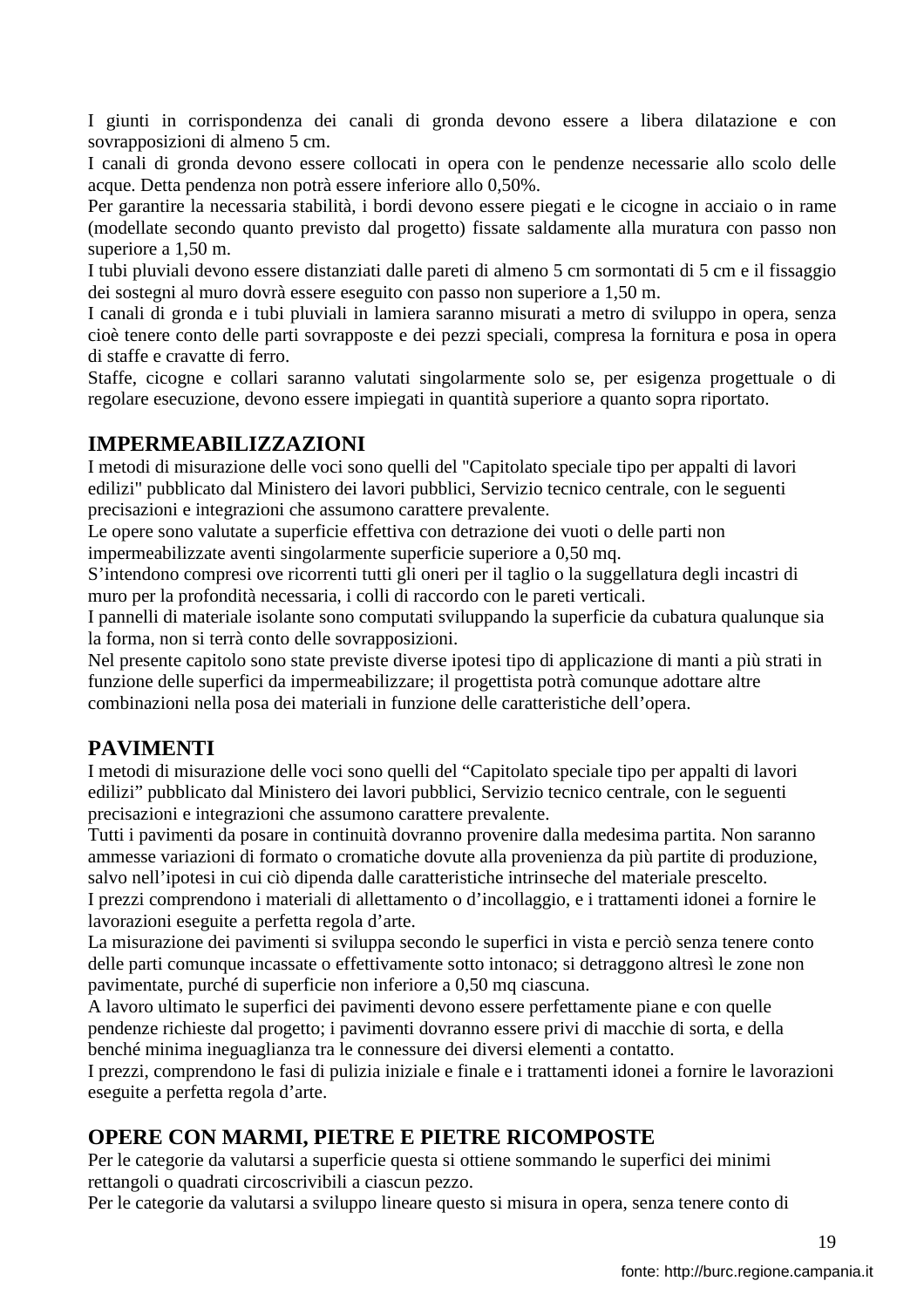eventuali incamerazioni, incastri o simili.

Per le categorie da valutarsi a volume questo si ottiene sommando i volumi dei minimi parallelepipedi circoscrivibili a ciascun pezzo.

I prezzi comprendono le fasi di pulizia iniziale e finale e i trattamenti idonei a fornire le lavorazioni eseguite a perfetta regola d'arte.

#### *FORNITURA IN OPERA DI MARMI E PIETRE NATURALI*

I prezzi della fornitura in opera dei marmi e delle pietre naturali, previsti in elenco, saranno applicati

alle superfici o volumi effettivi dei materiali in opera.

Specificamente detti prezzi comprendono gli oneri per la fornitura, lo scarico in cantiere, il deposito e la provvisoria protezione in deposito, la ripresa, il successivo trasporto e il sollevamento e per ogni ripresa con boiacca di cemento o di altro materiale, per la fornitura di lastre di piombo, di grappe, staffe, regolini, chiavette, perni occorrenti per il fissaggio; per ogni occorrente scalpellamento delle strutture murarie e per la successiva chiusura e ripresa delle stesse, per la stuccatura dei giunti, per la pulizia accurata e completa, per la protezione per mezzo di opportune opere provvisorie delle pietre già collocate in opera, e per tutti i lavori che fossero necessari per il perfetto rifinimento dopo la posa in opera.

I prezzi di elenco sono pure comprensivi dell'onere dell'imbottitura dei vani dietro i pezzi stessi o comunque tra i pezzi e le opere murarie da rivestire, in modo da ottenere un buon collegamento, e, dove richiesto, un incastro perfetto.

### *FORNITURA IN OPERA DI PIETRE RICOMPOSTE*

I prezzi della fornitura in opera di marmi e delle pietre ricomposte, previsti in elenco, saranno applicati ai volumi effettivi dei materiali in opera.

Specificatamente detti prezzi comprendono gli oneri per la fornitura, lo scarico in cantiere, il deposito e la provvisoria protezione in deposito, la ripresa, il successivo trasporto ed il sollevamento dei materiali a qualunque altezza, con eventuale protezione, copertura o fasciatura; per ogni successivo sollevamento e per ogni ripresa con boiacca di cemento od altro materiale, di grappe, staffe, regolini, chiavette, perni occorrenti per il fissaggio; per ogni occorrente scalpellamento delle strutture su cui va posato l'elemento e per la successiva chiusura e ripresa delle stesse, per la stuccatura dei giunti, per la pulizia accurata e completa, per la protezione a mezzo di opportune opere provvisorie delle pietre già collocate in opera, e per tutti i lavori che risultassero necessari per il perfetto riferimento dopo la posa in opera.

I prezzi di elenco sono pure comprensivi dell'onere dell'imbottitura dei vani dietro i pezzi, fra i pezzi stessi o comunque tra i pezzi e le opere murarie da rivestire, in modo da ottenere un buon collegamento, e, dove richiesto, un incastro perfetto.

### **RIVESTIMENTI**

I metodi di misurazione delle voci sono quelli del "Capitolato speciale tipo per appalti di lavori edilizi" pubblicato dal Ministero dei lavori pubblici, Servizio tecnico centrale, con le seguenti precisazioni e integrazioni che assumono carattere prevalente.

Tutti i rivestimenti da posare in continuità dovranno provenire dalla medesima partita. Non saranno ammesse variazioni di formato o cromatiche dovute alla provenienza da più partite di produzione, salvo nell'ipotesi in cui ciò dipenda dalle caratteristiche intrinseche del materiale prescelto. La misurazione dei rivestimenti si sviluppa secondo le superfici effettivamente in vista.

A lavoro ultimato la superficie dei rivestimenti deve essere verticale e priva di macchie di sorta e della benché minima ineguaglianza tra le connessure dei diversi elementi a contatto.

Nei prezzi sono compresi la fornitura in opera di tutti i pezzi speciali inerenti ai singoli tipi di rivestimento, che sono compresi nelle misurazioni.

I materiali per i rivestimenti, per le pietre da taglio e per i pavimenti s'intendono riferiti a qualità di

20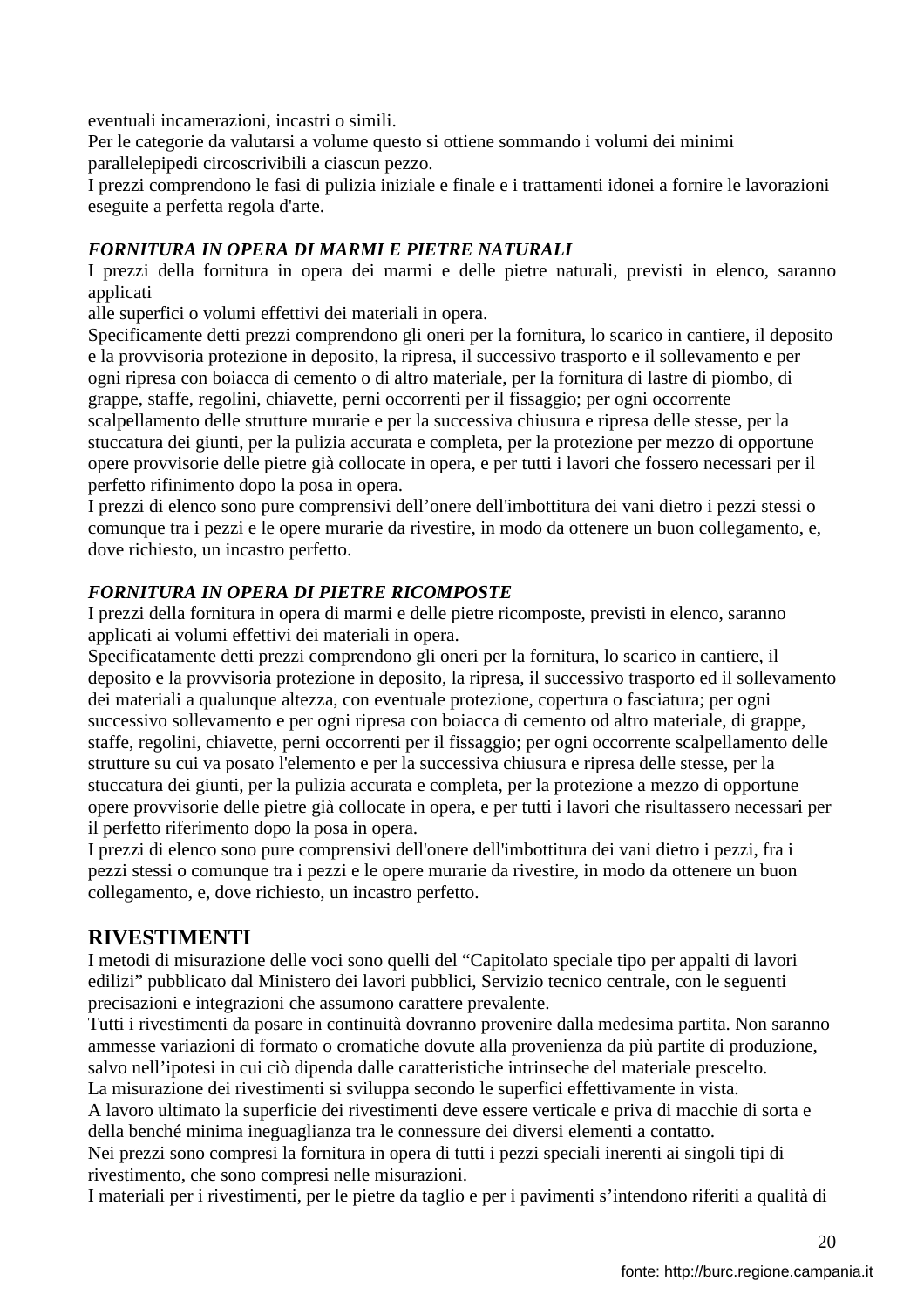prima scelta.

# **INTONACI**

I prezzi degli intonaci saranno applicati alla superficie intonacata senza tenere conto delle superfici laterali di risalti, lesene e simili. Tuttavia saranno valutate anche tali superfici laterali quando la loro larghezza superi i 5 cm.

Varranno sia per superfici piane sia curve.

L'esecuzione di gusci di raccordo, se richiesti negli angoli fra pareti e soffitto e fra pareti e pareti, con raggio non superiore a 15 cm, è compresa nel prezzo, avuto riguardo che gli intonaci sono misurati anche in questo caso come se esistessero gli spigoli vivi.

La superficie di intradosso delle volte, di qualsiasi forma e monta, verrà determinata moltiplicando la superficie della loro proiezione orizzontale per il coefficiente 1,20.

Nel prezzo degli intonaci è compreso l'onere della ripresa, dopo la chiusura, di tracce di qualunque genere, della muratura di eventuali ganci al soffitto e delle riprese contro i pavimenti, zoccolature e serramenti.

Gli intonaci interni sui muri di spessore maggiore di 15 cm saranno computati a vuoto per pieno, a compenso dell'intonaco nelle riquadrature dei vani, che non saranno perciò sviluppate. Tuttavia saranno detratti i vani di superficie maggiore di 4 m², valutando a parte la riquadratura di detti vani. Gli intonaci interni su tramezzi in foglio o a una testa saranno computati per la loro superficie effettiva; dovranno essere pertanto detratti tutti i vuoti di qualunque dimensione essi siano, e aggiunte le loro riquadrature.

Nessuno speciale compenso sarà dovuto per gli intonaci eseguiti a piccoli tratti anche in corrispondenza di spalle e mazzette di vani porte e finestre.

# **CONTROSOFFITTI, PARETI DIVISORIE E COMPARTIMENTAZIONI**

### *CONTROSOFFITTI*

I controsoffitti piani saranno pagati in base alla superficie della loro proiezione orizzontale, senza cioè tener conto dei raccordi curvi con i muri perimetrali.

I controsoffitti a finta volta, di qualsiasi forma e monta, saranno valutati per una volta e mezzo la superficie della loro proiezione orizzontale.

I controsoffitti devono essere posati perfettamente in piano, con giunti allineati in filo e squadra. I pannelli o le doghe impiegate in continuità dovranno essere della medesima gradazione cromatica, esenti da difetti di qualità e di posa.

Tutti i controsoffitti dovranno eseguirsi con cure particolari allo scopo di ottenere superfici esattamente orizzontali, senza ondulazioni o altri difetti, e di evitare in modo assoluto la formazione di crepe, crinature, distacchi.

I controsoffitti orizzontali e gli eventuali risvolti verticali saranno misurati in opera per il loro effettivo sviluppo in proiezione geometrica con la deduzione di tutte le superfici non controsoffittate.

Sono compresi e compensati nel prezzo tutti gli accessori per sostegno e fissaggio e le cornici di sostegno e finitura perimetrali. E' compreso e compensato tutto lo sfrido dei pannelli o doghe e degli accessori, che pertanto non sarà misurato.

### *PARETI DIVISORIE*

I materiali con i quali l'impresa potrà procedere alla costruzione in opera delle pareti in cartongesso normali e rinforzate sono:

 i traversi a pavimento ed a plafone con i relativi montanti che dovranno essere in lamiera zincata,

pressopiegati ed aventi spessore pari o superiore a 6/10;

le viti autofilettanti di giusto diametro e lunghezza dovranno essere zincate a caldo e con testa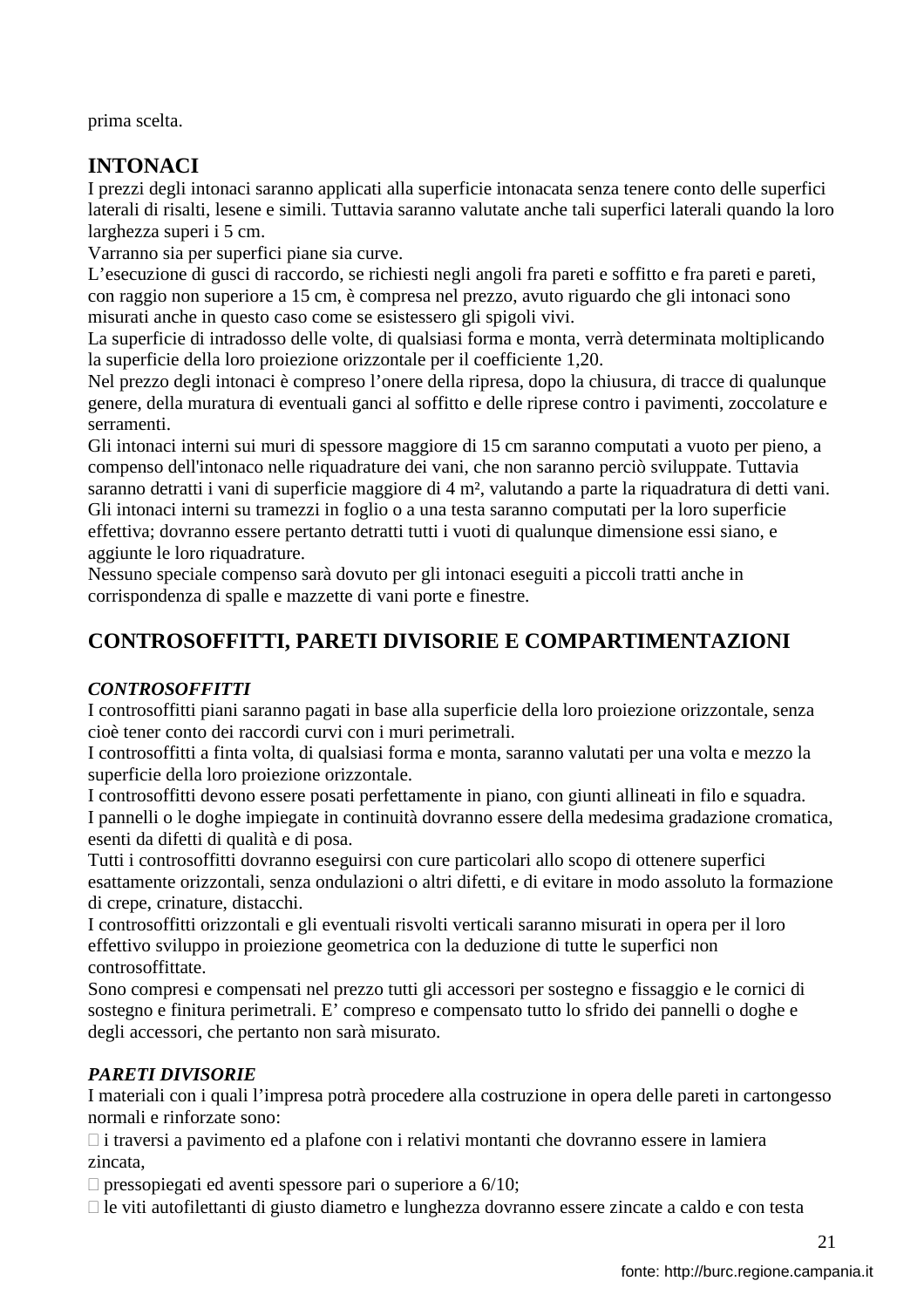piatta.

Le lastre di cartongesso devono rispondere ai requisiti indicati dal progetto e in mancanza, avere spessore con tolleranza +/-0,5mm, lunghezza e larghezza con tolleranza +/-2 mm.

Le pareti in cartongesso saranno misurate geometricamente per la loro superficie effettiva in base a misure prese nel vivo delle stesse, deducendo le aperture di superficie uguale o superiore a 1,00 mq. Con i prezzi unitari di elenco sono da intendersi compensati tutti gli oneri e le modalità di esecuzione.

## *PROTEZIONI ANTINCENDIO*

Per le protezioni antincendio, siano esse verticali o orizzontali, eseguite con qualsiasi materiale, dovranno essere rispettati tutti i requisiti, legislativi e normativi vigenti.

Il prezzo comprende tutti gli oneri per certificazioni, documentazioni, prove e collaudi.

Le protezioni antincendio saranno misurate in opera per il loro effettivo sviluppo con la deduzione di tutte le superfici non protette.

Sono compresi e compensati nel prezzo tutti gli accessori per sostegno e fissaggio e le cornici di sostegno e finitura perimetrali.

E' compreso e compensato tutto lo sfrido dei pannelli o doghe e degli accessori, che pertanto non sarà misurato. Tutti i materiali dovranno essere certificati.

# **PORTE, INFISSI, PORTE TAGLIAFUOCO**

I metodi di misurazione delle voci sono quelli del "Capitolato speciale tipo per appalti di lavori edilizi" pubblicato dal Ministero dei lavori pubblici, Servizio tecnico centrale, con le seguenti precisazioni e integrazioni che assumono carattere prevalente.

Tutti gli articoli riportati nel seguente paragrafo dovranno corrispondere in ogni particolare ai campioni approvati dalla Direzione dei lavori.

Gli apparecchi per la chiusura e di manovra sono compresi nel prezzo e dovranno essere ben equilibrati e non richiedere eccessivi sforzi per la chiusura ed essere proporzionati alla robustezza dell'infisso.

Salvo che non sia diversamente specificato, s'intendono compresi nei prezzi il controtelaio, la ferramenta, le maniglie, le mostre, i fronti di dietro mostra, le pannellature e le opere murarie di finitura e assistenza.

Rimangono esclusi, salvo che non sia diversamente specificato, i vetri.

### *PORTE ED INFISSI IN LEGNO, INVETRIATE E PERSIANE DA FALEGNAMERIA*

I serramenti esterni, le porte e i portoni si misureranno in proiezione effettiva della luce architettonica del foro finito esterno, senza tenere conto delle parti di serramento oltre la luce o, nel caso di serramenti monoblocco, senza tenere conto del cassonetto per il contenimento dell'avvolgibile.

Nel caso di serramenti delimitati ai lati da profili di legno o metallo o elementi in metallo comunque sagomati, questi valutati a parte, la larghezza del serramento sarà presa fino alla faccia interna del profilo delimitante il serramento stesso, dal lato più stretto.

Nel prezzo sono compresi tutti gli oneri d'imprimitura e scartavetratura. Le superfici dovranno presentarsi idonee alle fasi di verniciatura e finitura.

La misura minima computabile è di 1 mq.

Le ante apribili di infissi esterni dovranno essere munite di gocciolatoio.

# *PORTE ED INFISSI DI LEGNO DI PRODUZIONE INDUSTRIALE*

Le porte e gli infissi di produzione industriale si misureranno singolarmente.

Nel prezzo sono comprese le verniciature e le colorazioni secondo tipologia e conformi alle campionature accettate dalla Direzione dei Lavori.

Nel caso di serramenti delimitati ai lati da profili di legno o metallo o elementi in metallo comunque

22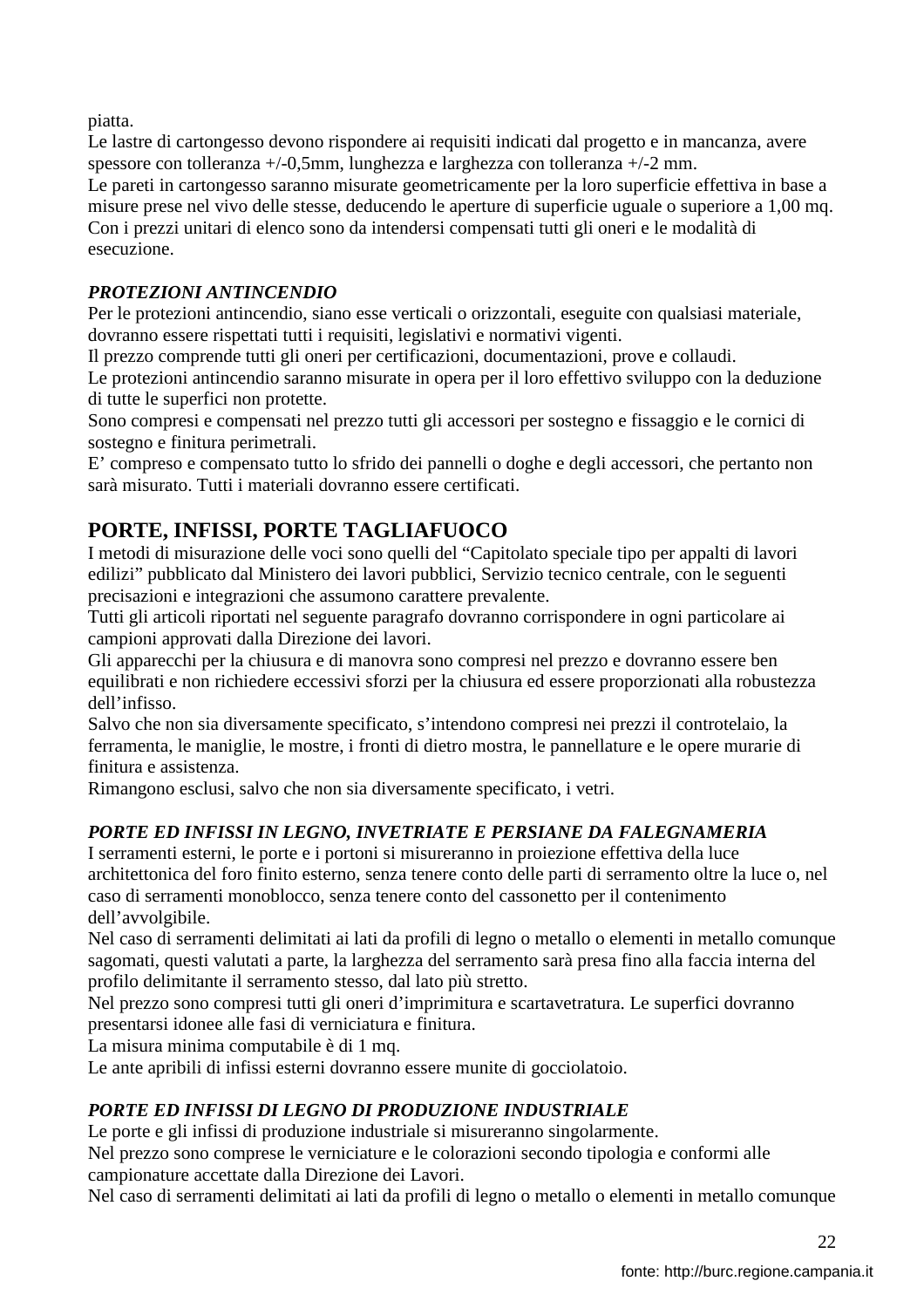sagomati, questi sono compresi nel prezzo.

Le misure riguardanti la tipologia di infissi e porte in PVC si riferiscano a standard industriali; le stesse si intendono valide con tolleranze superiori che rientrano nel 20% della misura indicata per la larghezza e del 10% della misura indicata per l'altezza, senza per questo avere diritto al riconoscimento dell'applicazione del prezzo indicato alla tipologia superiore o di sovrapprezzo.

### *PORTE E PORTONI DI ACCIAIO*

Le porte e i portoni dovranno essere, campionati. Le porte e i portoni forniti dovranno corrispondere al campione. Gli apparecchi di chiusura e di manovra in genere dovranno essere ben equilibrate e non richiedere eccessivi sforzi per la chiusura. Le lamiere di ferro, nere o zincate, e di alluminio dovranno essere piene, di spessore uniforme e prive di difetti. Le lamiere piegate a freddo non devono presentare screpolature.

Le porte e i portoni, si misureranno in proiezione effettiva della luce architettonica del foro finito esterno, senza tenere conto delle parti di serramento oltre la luce e valutati al mq.

Nel caso di serramenti delimitati ai lati da profili in metallo comunque sagomati, questi sono compresi nel prezzo; la larghezza del serramento sarà presa fino alla faccia interna del profilo delimitante il serramento stesso, dal lato più stretto.

### *INFISSI DI ALLUMINIO, MONOBLOCCHI, INFISSI DI LEGNO ALLUMINIO*

I serramenti esterni in alluminio dovranno essere preventivamente campionati per approvazione, e dovranno perfettamente corrispondere al campione approvato.

La misura minima computabile è di 1 mq.

Gli infissi interni ed esterni in alluminio si misureranno in proiezione effettiva della luce architettonica del foro finito esterno, senza tenere conto delle parti di serramento oltre la luce e valutati al mq.

Gli infissi a nastro o nei quali siano presenti sistemi di apertura diversi saranno valutati tenendo presente la virtuale scomposizione del manufatto e l'applicazione di articoli rispondenti alle caratteristiche delle varie parti. Nel caso questi siano composti di profili utilizzati

contemporaneamente da sistemi diversi, saranno valutate le singole parti ma l'applicazione dei prezzi verrà fatta in funzione della tipologia rispondente all'area complessiva.

Nel caso di serramenti delimitati ai lati da profili in metallo comunque sagomati, questi sono compresi nel prezzo; la larghezza del serramento sarà presa fino alla faccia interna del profilo delimitante il serramento stesso, dal lato più stretto.

Gli apparecchi per la chiusura e di manovra sono compresi nel prezzo e dovranno essere ben equilibrati e non richiedere eccessivi sforzi per la chiusura ed essere proporzionati alla robustezza dell'infisso.

I maniglioni antipanico, pompe chiudiporta, apparecchiatura per apertura a vasistas, i cariglioni a leva, i meccanismi per anta ribalta e basculanti, serrature speciali, saranno computati a parte con le relative voci di prezzario.

### *PORTE PORTONI E INVETRATE TAGLIAFUOCO*

Le porte tagliafuoco dovranno essere campionate. Le porte fornite dovranno corrispondere al campione. Gli apparecchi di chiusura e di manovra in genere dovranno essere proporzionati alla robustezza delle porte, le quali dovranno essere ben equilibrate e non richiedere eccessivi sforzi per la chiusura.

Per le porte tagliafuoco in acciaio, le lamiere dovranno essere piene, di spessore minimo 15/10, uniformi e prive di difetti. Le lamiere piegate a freddo non devono presentare screpolature. Tutti i componenti dovranno essere conformi alle norme in materia di prevenzione incendi e l'insieme della porta dovrà corrispondere esattamente alle caratteristiche richieste.

Per le porte tagliafuoco di legno, le strutture dovranno essere prive di screpolature, fori o tagli. Tutti i componenti dovranno essere conformi alle norme in materia di prevenzione incendi e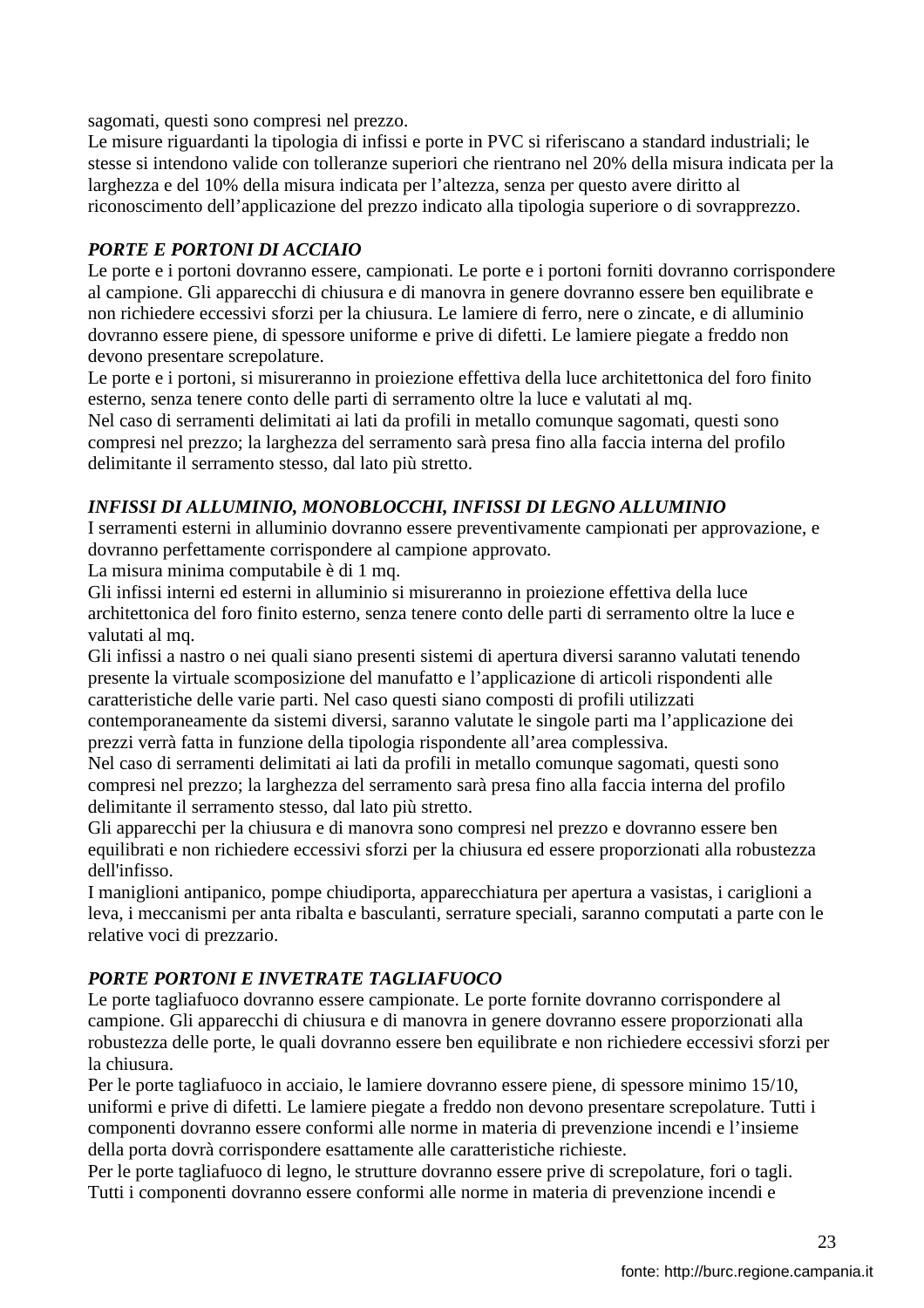l'insieme della porta dovrà corrispondere esattamente alle caratteristiche richieste. Su ogni porta dovranno essere punzonati la classe di resistenza al fuoco, gli estremi identificativi della ditta produttrice e la data di produzione. Le porte dovranno essere corredate del certificato di prova, rilasciato da laboratori ufficialmente riconosciuti dai comandi dei Vigili del Fuoco, comprovante la resistenza REI minima.

Le porte e portoni tagliafuoco si misureranno secondo unità di misura indicata.

Nel prezzo sono comprese le verniciature e le colorazioni secondo tipologia conformi alle campionature accettate dalla Direzione dei Lavori.

Nel caso di serramenti delimitati ai lati da profili di legno o metallo o elementi in metallo comunque sagomati, questi sono compresi nel prezzo.

Le misure riguardanti la tipologia di porte, o portoni si riferiscano a standard industriali, le stesse s'intendono valide con tolleranze superiori che rientrano nel 10% della misura indicata per la larghezza e del 5% della misura indicata per l'altezza, senza per questo avere diritto al riconoscimento dell'applicazione del prezzo indicato alla tipologia superiore o di sovrapprezzo.

### *SERRANDE AVVOLGIBILI E AVVOLGIBILI METALLICI*

Nei prezzi delle serrande metalliche non sono computate le sovrapposizioni, da valutarsi anch'esse come superficie effettiva.

Gli avvolgibili saranno misurati per la superficie a vista, esclusa la sovrapposizione, ma con misura minima di 1,20 mq.

### *CASSONETTI*

I cassonetti coprirulli saranno misurati a lunghezza del frontale più i risvolti.

### **OPERE METALLICHE**

I metodi di misurazione delle voci sono quelli del "Capitolato speciale tipo per appalti di lavori edilizi" pubblicato dal Ministero dei lavori pubblici, Servizio tecnico centrale, con le seguenti precisazioni e integrazioni che assumono carattere prevalente.

Tutti i manufatti dovranno essere accompagnati da certificazione di provenienza dei metalli i quali dovranno necessariamente essere di "prima fornitura".

L'utilizzo di profili, lamiere o scatolari provenienti da riuso o riciclo dovranno essere preventivamente autorizzati dalla Direzione dei lavori.

I pesi saranno rilevati in contradditorio e i risultati riportati su apposito verbale redatto e controfirmato dalla Direzione dei lavori.

Tutti i lavori in metallo saranno in generale, se non diversamente disposto nel presente elenco prezzi, valutati a peso e i relativi prezzi saranno applicati al peso effettivo a lavorazione compiuta, escluse ben inteso dal peso le verniciature e colorature.

Nel prezzo dei lavori in metallo e compreso ogni e qualunque compenso per forniture e accessori, per lavorazioni, montature posa in opera, l'esecuzione dei necessari fori e incastri nelle murature e pietre da taglio, le impiombature e suggellature, le malte di cemento, e la fornitura del piombo e dell'impiombatura.

In particolare i prezzi delle travi o pilastri di ferro con qualsiasi profilo, valgono anche in caso di eccezionale lunghezza, grandezza o sezione delle stesse e in caso di tipi per cui occorra un'apposita fabbricazione.

Essi compensano, oltre il tiro e trasporto in alto ovvero a discesa in basso, tutte le forature, tagli, lavorazioni ecc. occorrenti per collegare le teste di tutte le travi di solai con tondini, tiranti,

avvolgimenti, bulloni, chiodature ecc. e tutte le opere per assicurare le travi al punto di appoggio, ovvero per collegare due o più travi tra loro, ecc. qualsiasi altro lavoro prescritto dal committente per la perfetta riuscita del lavoro e per fare esercitare alle travi la funzione di collegamento dei muri nei quali poggiano.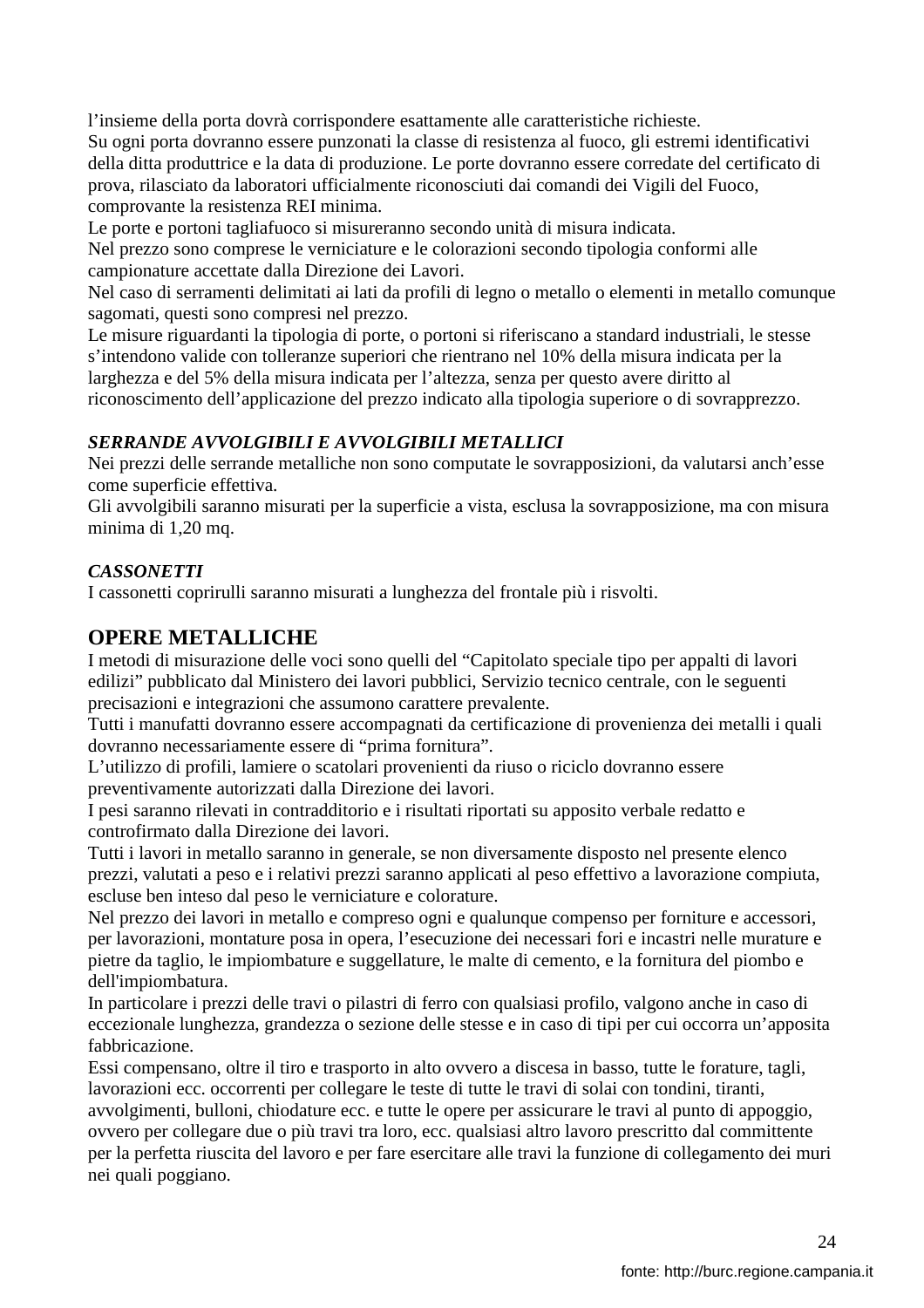# **OPERE DA VETRAIO**

Le misure delle opere in vetro s'intendono riferite alle superfici effettive di ciascun elemento all'atto della posa in opera, salvo diversa misurazione contenuta nelle voci.

Per gli elementi di forma non rettangolare o quadrata si assume la superficie del minimo rettangolo circoscrivibile.

Sono da evitare i contatti vetro-metallo con la sola eccezione di lastre in battuta aperta sotto fermavetro ad azione meccanica molleggiata.

I vetri collocati negli infissi non devono subire azioni pericolose per la loro integrità qualunque ne sia l'origine.

Comunque i vetri devono essere collocati negli infissi con modalità tali da impedire la fuoriuscita dalla loro sede sotto l'azione della forza di cui saranno soggetti in esercizio: peso proprio, pressione e depressione del vento, carico neve, impulsi vibratori, ecc.

Nella posa in opera si devono osservare e sono comprese nel prezzo le seguenti prescrizioni: devono essere impiegati tasselli di appoggio periferici e spaziatori in materia plastica o

elastomero di durezza e secondo i criteri di applicazione conformi alla norma UNI 6534;

 i vetri isolanti devono essere posti in opera con guarnizioni ai bordi, suole assorbenti alla base ed altri speciali accorgimenti per rendere pienamente efficace l'impiego;

gli angoli delle lastre di grande superficie devono essere smussati prima della posa;

i bordi delle lastre retinate devono essere verniciati con vernici antiossidanti;

 i sigillanti devono riempire completamente gli interspazi e garantire l'ermeticità del giunto impedendo il passaggio di acqua, polvere, aria ed altri gas; non devono colare o presentare sbordature né sull'infisso né sul vetro;

 prima di procedere alla posa in opera i serramenti, devono essere perfettamente puliti e specialmente se di lega leggera o pvc duro sgrassati;

 ante apribili e serramenti vetrati fuori opera con sigillante posato di fresco devono attendere che il materiale di tenuta si consolidi;

 si devono seguire scrupolosamente le prescrizioni del fabbricante dei sigillanti di mastice sintetico al silicone impiegato.

# **OPERE DA PITTORE**

### *TINTEGGIATURE - VERNICIATURE*

I metodi di misurazione delle voci sono quelli del "Capitolato speciale tipo per appalti di lavori edilizi" pubblicato dal Ministero dei lavori pubblici, Servizio tecnico centrale, con le seguenti precisazioni ed integrazioni che assumono carattere prevalente.

#### *TINTEGGIATURA*

Le tinteggiature interne ed esterne per pareti e soffitti sono misurate con le stesse norme sancite per gli intonaci.

#### *VERNICIATURA*

Per la coloritura o verniciatura di infissi, ringhiere o simili (si riferiscono a materiali di nuova fabbricazione) si osservano le seguenti norme:

- per le porte bussole e simili si computerà due volte la luce netta dell'infisso, non detraendo le eventuali superfici del vetro. E' compresa con ciò anche la verniciatura del telaio per muri grossi o del cassettoncino.

Per le finestre senza persiane, ma con scuretti, si computerà tre volte la luce netta dell'infisso, essendo così compensata la coloritura degli scuretti e del telaio (o cassettone).

Per le finestre senza persiane e senza scuretti si computerà una volta sola la luce netta dell'infisso, comprendendo con ciò anche la coloritura e sgocciolatoio del telaio.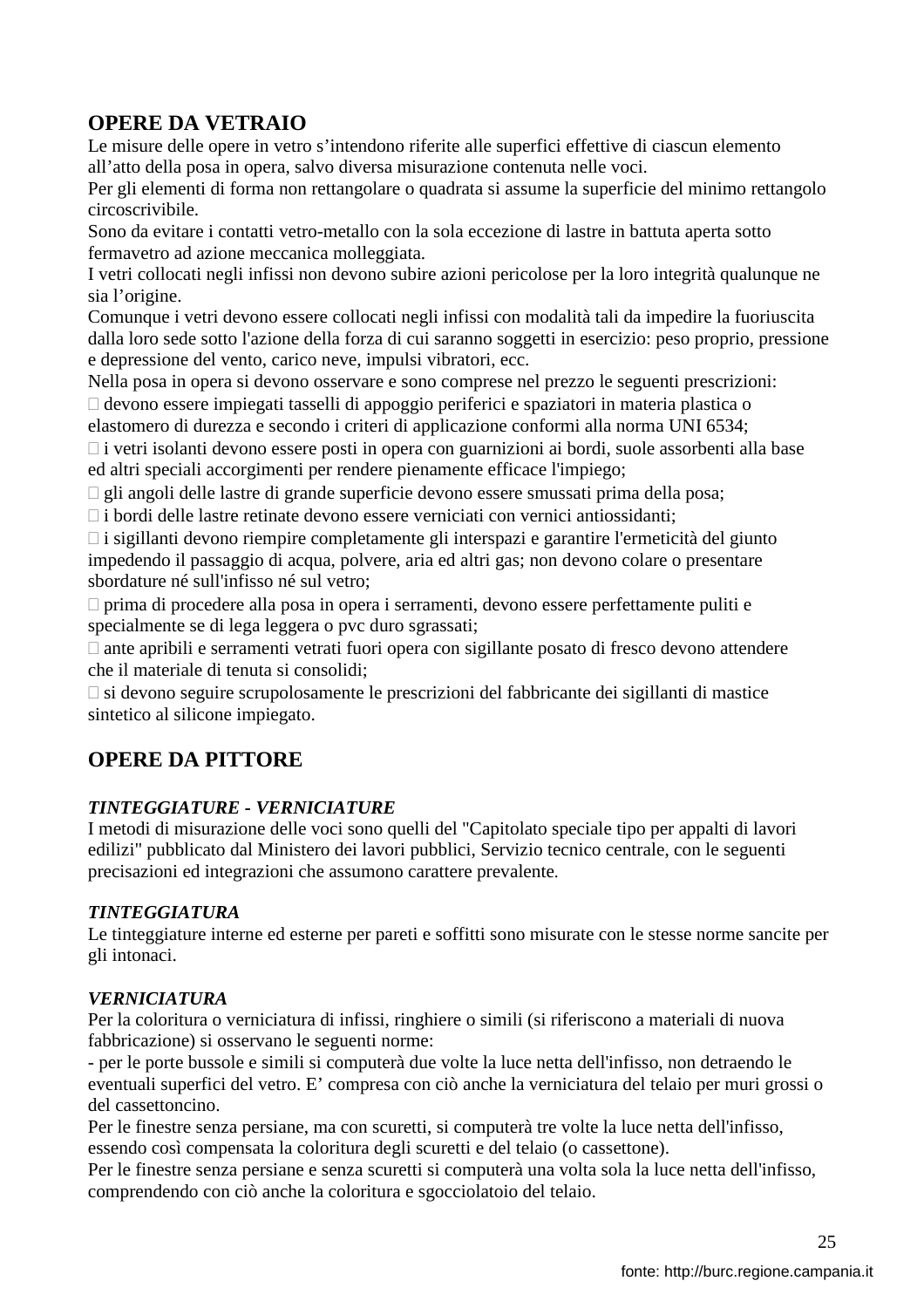Per persiane avvolgibili si computerà due volte e mezzo la luce netta dell'infisso, comprendendo con ciò anche la coloritura del telaio.

Per le opere di ferro semplici e senza ornati, grandi finestre e vetrate, lucernai, serrande avvolgibili a maglia, infissi di vetrine, si computeranno i tre quarti della superficie complessiva, misurata sempre in proiezione, ritenendo così compensata la coloritura di sostegni, grappe e simili accessori dei quali non si terrà conto nella misurazione.

Per le opere di ferro di tipo normale a disegno, quali ringhiere, cancelli anche riducibili, inferriate e simili, sarà computata una volta la loro superficie misurata come sopra.

Per opere di ferro con ornati ricchissimi, nonché per pareti metalliche e le lamiere stirate, sarà computata una volta e mezzo la loro superficie misurata come sopra.

Per le serrande in lamiera ondulata o a elementi di lamiera, sarà computata tre volte la luce netta del vano, misurato in altezza, tra la soglia e la battuta della serranda, intendendo con ciò compensata anche la coloritura della superficie non in vista.

I radiatori saranno computati per la superficie radiante.

Tutte le coloriture e verniciature s'intendono eseguite su ambo le facce.

## **SISTEMAZIONI ESTERNE**

### *PAVIMENTAZIONI*

I cubetti di porfido e lastricati saranno posti in opera su sottofondo in sabbia di fiume di spessore minimo pari all'altezza del cubetto (compreso nel prezzo). Secondo la tipologia del sito di posa e/o secondo le indicazioni del Direttore dei lavori o progettuali, potranno essere adottati spessori superiori senza per questo dar luogo a successivi riconoscimenti economici.

I cubetti saranno disposti in opera secondo la caratteristica apparecchiatura ad archi contrastanti con angolo ad centro di 30°, raccordi in corsi o filari paralleli, in modi che gli archi affiancati abbiano in comune gli elementi di impasto. Lungo gli archi, gli elementi dovranno essere disposti in modo che quelli a dimensioni minori siano alle imposte e vadano regolarmente aumentando di dimensioni verso la chiave.

Per i cubetti di porfido dell'Alto Adige si useranno come ai piani di posa e di marcia le due facce parallele corrispondenti alle fessurazioni naturali della roccia; per gli altri si dovrà scegliere come faccia di marcia quella più regolare.

*Per tutte le pavimentazioni sono compresi nel prezzo i raccordi fra elementi, diritti o curvi che siano, e i raccordi nel realizzare i cali e rialzi di quota in corrispondenza degli accessi carrai ed all'eliminazione delle barriere architettoniche.* 

I giunti dovranno essere realizzati a perfetta regola d'arte avendo cura di mantenere fissa e costante la spaziatura tra gli elementi. La larghezza dei giunti sarà determinata o da indicazioni progettuali o dal Direttore dei lavori a seconda del tipo di materiale adottato e dalla destinazione (perdonabile carrabile).

Per i lastricati di basole posti in opera con malta, la stessa è compresa nel prezzo e dovrà essere in quantità tale che a seguito della posa della singola basola si determini un residuo tale da fuoriuscire e riempire il giunto che intercorre con l'elemento precedente posato.

I prezzi comprendono i seguenti cicli di lavorazione: minimo tre passate con vibratore compattatore a piastra per costipare adeguatamente il riporto di posa da eseguirsi dopo la posa della pavimentazione; il ricoprimento dopo le prime battiture, con un sottile strato di sabbia fine, che verrà fatta penetrare, mediante scope ad acqua, in tutte le confessure, in modo da chiuderle completamente; il controllo dopo l'ultima battitura al fine di correggere le eventuali deficienze di sagoma o di posa che dovrà essere condotto in modo da assestare definitivamente i singoli elementi. Inoltre sono compresi nei prezzi anche: la sigillatura dei giunti dopo non meno di 10 giorni (salvo diverse disposizioni della Direzione dei lavori) di transito sulla pavimentazione; accurate riparazioni di piccoli cedimenti e le irregolarità eventualmente verificatesi; la pulizia delle pavimentazioni mediante getti d'acqua a pressione ed energica scopatura, in modo da ottenere lo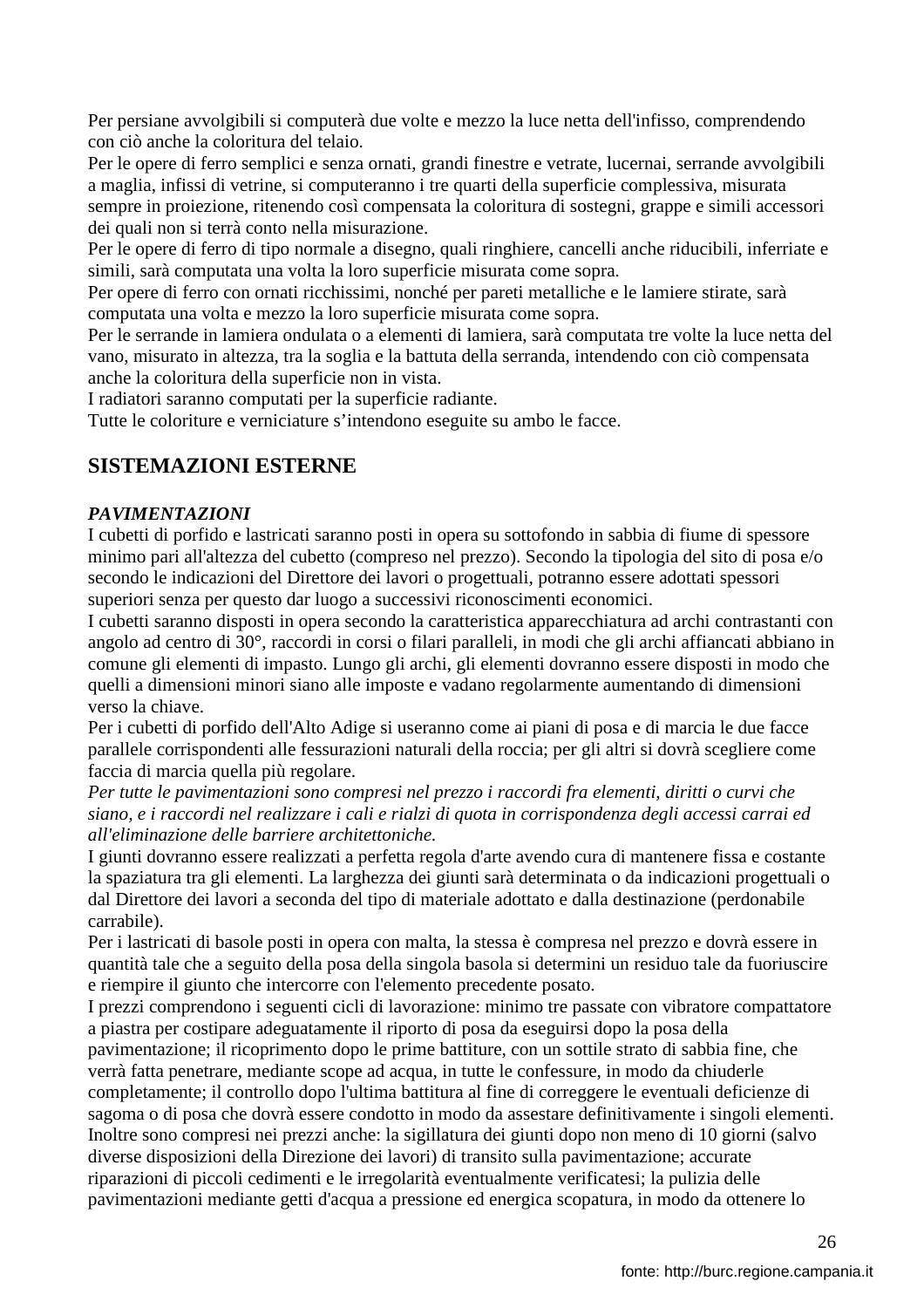svuotamento dei giunti per due o tre centimetri di profondità, al fine di dar luogo alla sigillatura dei giunti, con boiacca fluida di cemento 325.

La sigillatura dei giunti di pavimentazioni in cubetti di porfido sarà corrisposta con apposito prezzo solo in caso di revisione delle pavimentazioni o in caso di lavori di manutenzione stradale.

La bitumatura a caldo, avente penetrazione 30/40 sarà corrisposta con apposito prezzo.

Le materie prime dovranno provenire da cave nazionali autorizzate.

L'impresa ha obbligo, a sue spese, di preparare la campionatura dei materiali e sottoporli all'approvazione dimostrando la provenienza dei materiali, che dovrà essere in linea con le leggi e norme vigenti, e tenderà all'accertamento delle caratteristiche fisico-chimiche che dovranno essere conformi ai dettami progettuali.

Le basole di nuova fornitura dovranno corrispondere ai requisiti richiesti sia dal progetto che dalla tipologia di strada a cui sono destinate, i valori economici comprendono le lavorazioni a puntillo, bocciarda e scalpello, pertanto non potranno essere riconosciuti ulteriori prezzi per tali lavorazioni. La bocciardatura dovrà essere uniforme su tutta la superficie interessata alla lavorazione. La misurazione verrà effettuata solo per le superfici di intervento.

Il tipo di bocciarda da impiegare dovrà essere indicato della Direzione dei lavori o descritto in progetto in virtù della tipologia del sito di posa e dei coefficienti antiscivolo da ottenere.

Il lavoro a puntillo dovrà essere uniforme su tutta la superficie, mantenendo costante la profondità di intervento.La densità di intervento del lavoro a puntillo dovrà essere pari al 100% delle superfici carrabili e 80% pedonabili.

La profondità di puntillatura è stata considerata in ragione di minimo 8 mm per impieghi carrabili e minimo 6 mm per impieghi pedonabili, tali valori saranno misurati tra la quota media della superficie in estradosso del manufatto e la quota media delle depressioni generate dalla lavorazione. Tali valori possono essere aumentati dalla Direzione dei lavori o dalle indicazioni progettuali in virtù della tipologia di strada e dei coefficienti di rugosità da ottenere senza che per essi si applichino ulteriori prezzi oltre quelli indicati.

L'esecuzione di pavimentazioni carrabili o pedonabili sarà sempre valutata a metro quadro rilevando le reali superfici dell'opera compresi chiusini, solette e riquadri di pozzetti o caditoie di superficie inferiore a 1 m<sup>2</sup>; le medesime superfici superiori a 1 m<sup>2</sup> saranno detratte dal conteggio reale.

Per le pavimentazioni in cotto e klinKer valgono le avvertenze descritte nel "Capitolo E.13- Pavimentazioni".

Per tutte le tipologie, i prezzi comprendono gli oneri per: delimitazioni, recinzioni, segnalazioni e guardiania delle aree di lavoro oltre alla predisposizione di percorsi pedonali protetti nel caso i lavori siano da eseguirsi con strade in esercizio. Sono compresi anche oneri per collaudi e prove di laboratorio, richieste dalla Direzione dei lavori.

### *FORNITURA IN OPERA DI PIETRE RICOMPOSTE*

I prezzi della fornitura in opera di marmi e delle pietre ricomposte, previsti in elenco, saranno applicati ai volumi effettivi dei materiali in opera.

Specificamente detti prezzi comprendono: gli oneri per la fornitura, lo scarico in cantiere, il deposito e la provvisoria protezione in deposito, la ripresa, il successivo trasporto e il sollevamento dei materiali a qualunque altezza, con eventuale protezione, copertura o fasciatura; gli oneri per ogni successivo sollevamento e per ogni ripresa con boiacca di cemento o di altro materiale, di grappe, staffe, regolini, chiavette, perni occorrenti per il fissaggio; gli oneri per ogni occorrente scalpellamento delle strutture su cui va posato l'elemento e per la protezione a mezzo di opportune opere provvisorie delle pietre già collocate in opera, e per tutti i lavori che risultino necessari per il perfetto riferimento dopo la posa in opera.

### **GIUNTI E COPRIGIUNTI**

Il prezzo comprende guarnizioni distanziatrici provvisorie da asportare a montaggio ultimato.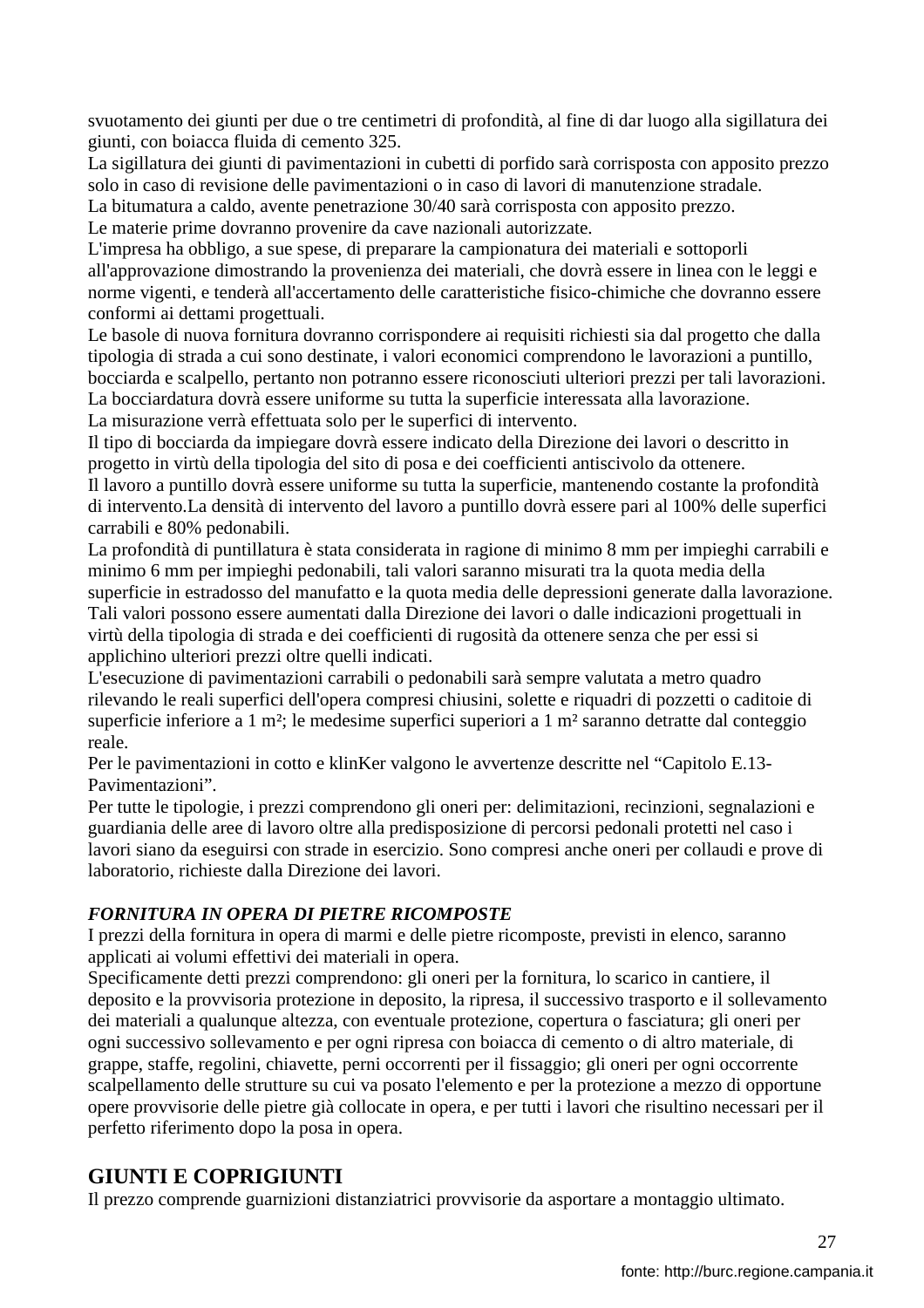Nel caso di coprigiunti costituiti da più profili correnti, dovranno essere forniti degli appositi allineatori da impiegare per il collegamento dei profili.

Le sezioni, i materiali dei supporti, dei profili e delle guarnizioni dovranno corrispondere al tipo richiesto ed essere garantite per l'impiego richiesto.

I giunti dovranno essere protetti dopo il relativo montaggio nel caso in cui nei siti d'impiego siano previste altre lavorazioni.

I giunti e i coprigiunti si misureranno in opera per il loro effettivo sviluppo lineare. Sono da intendersi compresi e compensati nel prezzo le viti, le clips, i tasselli chimici o a espansione, i collanti, le guarnizioni in neoprene provvisorie e quelle definitive, gli eventuali ponteggi e in genere tutto quanto necessario per l'esecuzione dell'opera.

## **SONDAGGI, PROVE DI LABORATORIO, INDAGINI GEOFISICHE** *SONDAGGI*

Nei prezzi dei sondaggi eseguiti con sonda meccanica a motore sono compresi tutti gli oneri per trasporti e piazzamento macchine, attrezzature di cantiere, mano d'opera, consumo di energia e carburante, logorio attrezzi, danni alle proprietà pubbliche e private, rilevamento di falde idriche, compilazione di rapporti giornalieri, grafico finale di ogni singolo sondaggio, ecc. Nel compenso per il prelievo di campioni indisturbati, da compiersi con apposita attrezzatura, sono compresi: la fornitura dell'apposito contenitore, la sigillatura, la paraffinatura e quanto altro necessario per il perfetto mantenimento del campione stesso, l'inoltro al laboratorio ed il successivo ritiro dei risultati da consegnare alla Direzione dei Lavori, escluse le sole spese per le prove di

### *PROVE DI LABORATORIO*

Le opere descritte nel seguente paragrafo s'intendono eseguite da strutture autorizzate e certificate. Il rilascio dell'apposito certificato sarà l'unico documento che potrà attestare la avvenuta prova. Le prove saranno a carico dell'impresa, oltre ai casi previsti da leggi o norme vigenti, quando saranno eseguite su indicazione della Direzione dei Lavori e i certificati relativi non attesteranno la corrispondenza totale del materiale analizzato o provato rispetto ai requisiti progettuali, normativi o legislativi.

Il riconoscimento economico delle prove, comunque, dovrà sempre essere preventivamente autorizzato dalla Direzione dei Lavori o prescritto dagli elaborati progettuali.

I prezzi comprendono: il piazzamento e trasporto delle apparecchiature; l'uso di anditi o ponteggi; la produzione delle certificazioni; tutte le assistenze, delimitazioni, recinzioni e guardiania.

#### *INDAGINI*

laboratorio.

Nei prezzi sono compresi tutti gli oneri per trasporti e piazzamento macchine, attrezzature di cantiere, mano d'opera, consumo di energia e carburante, logorio attrezzi, danni alle proprietà pubbliche e private, rilevamento di falde idriche, compilazione di rapporti giornalieri, grafico finale di ogni singolo sondaggio, ecc.

Nel compenso per i prelievi di campioni, da eseguirsi con apposita attrezzatura, sono compresi: la fornitura dell'apposito contenitore, la sigillatura, la paraffinatura e quanto altro necessario per il perfetto mantenimento del campione stesso, l'inoltro al laboratorio ed il successivo ritiro dei risultati da consegnare alla Direzione dei Lavori, escluse le sole spese per le prove di laboratorio.

### **SMALTIMENTO DI AMIANTO**

Tutte le lavorazioni sotto indicate, oltre a quanto indicato nelle singole voci di elenco e nei capitolati generale e speciale di appalto, comprendono gli oneri di seguito specificati, per dare i lavori compiuti a perfetta regola d'arte, in conformità alle normative vigenti:

 indagini, prelievi, analisi, monitoraggi di massa ed ambientali e quant'altro previsto in conformità alla normativa vigente;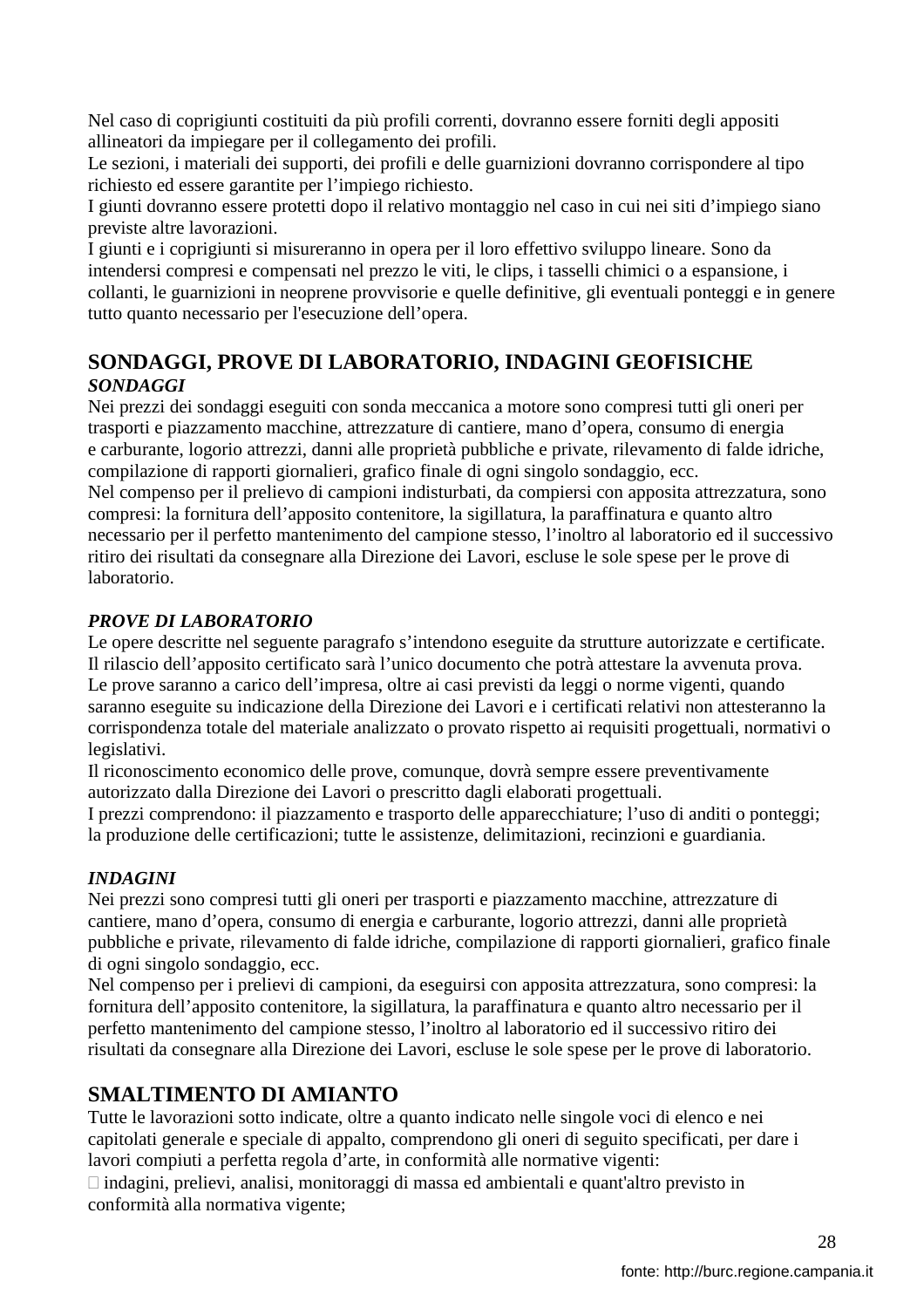redazione del Piano di Lavoro e dei Piani di Sicurezza oltre a tutti gli oneri e gli adempimenti tecnici ed amministrativi previsti dalla normativa vigente (adempimenti e pratiche ASL, autorizzazioni, ecc.);

 attrezzature,dotazioni, materiali di consumo e tutti i dispositivi necessari all'impresa per l'organizzazione e l'esecuzione dei lavori per rendere le opere compiute a perfetta regola d'arte (confinamento all'esterno di area o sito di lavoro, unità di decontaminazione, aspiratori, filtri, maschere, uso di materiali di consumo, tute in TYVEK, mascherine, guanti, nastri adesivi, polietilene, sacchi marcati, vernice certificata, cartellonistica, recinzioni e delimitazioni previste per le fasi di lavoro, ecc.;

 gli oneri per sorveglianza e controllo delle aree di lavoro oltre che la quotidiana pulizia con aspiratori a secco o con metodo in umido di qualsiasi zona anche se al di fuori dell'area di lavoro che possa essere direttamente o indirettamente interessata dalla contaminazione da polveri, fibre di amianto o residui diversi conseguenti al lavoro;

 ponteggi, trabattelli, scale, piani di lavoro, piani di carico e scarico fino ad una altezza di 4 m e se a quota o quote diverse dai siti di lavoro secondo le modalità descritte nei rispettivi capitoli;

 calo in basso, carico e scarico trasporto e smaltimento dei rifiuti a discarica autorizzata compreso i relativi oneri di smaltimento (D.lgs. 22/97; D.lgs. 389/97);

 per quanto non specificatamente previsto nelle presenti linee guida valgono le norme ed indicazioni di cui al presente prezzario.

Non sono da computarsi ulteriori oneri di trasporto.

Per siti con difficoltà operative per carico, scarico e movimentazione, occorre applicare i rispettivi prezzi di elenco.

### **DEMOLIZIONI, RIMOZIONI, TAGLI, CAROTAGGI, MOVIMENTAZIONE E TRASPORTI**

Le demolizioni, le rimozioni e gli smontaggi saranno valutati adottando l'unità di misura compatibile con l'operazione in oggetto.

Nelle demolizioni totali di fabbricati l'operazione sarà valutata a mc, vuoto per pieno, secondo il massimo volume circoscrivibile, con esclusione di balconi, aggetti, comignoli, gronde e simili. Nei prezzi delle opere sono compresi gli oneri per opere provvisionali e di prevenzione al fine di non danneggiare manufatti limitrofi, di non arrecare disturbi o molestie a persone e cose ed al fine di bagnare i materiali di risulta per non sollevare polveri.

Le movimentazioni orizzontali o verticali del materiale di risulta (scarriolamenti, calo in basso, trasporti) fino al sito di carico per il trasporto discarica sono (salvo diverse indicazioni) sempre inclusi nei prezzi riportati

Nelle stime riportate è già incluso l'incremento riguardante l'aumento di volume del materiale sciolto.

La stima del calo in basso con elevatore meccanico, scarriolatura e tiro in alto o in basso sarà computata quando, a discrezione del progettista e dietro autorizzazione del Direttore dei Lavori, per particolari dislocazioni del sito di lavoro, i lavori in quota con avvicinamento a mano al castello di tiro per il calo in basso con elevatore meccanico comportano una percorrenza superiore a 150 m . L'applicazione di queste stime, riguardo al tipo di movimentazione analizzata, dovrà seguire i seguenti criteri:

 movimentazione con mezzi meccanici di piccole dimensioni per trasporti effettuabili con piccole macchine di portata fino a 1 mc (dumperini, carrelli elevatori equipaggiati con benna,...) su percorsi percorribili con questi tipi di mezzi;

 scarriolatura per trasporti con carriola, o mezzi simili condotti a mano, su percorsi non transitabili da mezzi meccanici di piccole dimensioni, considerando complessivamente sia l'eventuale tragitto fino al mezzo deputato al calo in basso sia quello, effettuato sul piano di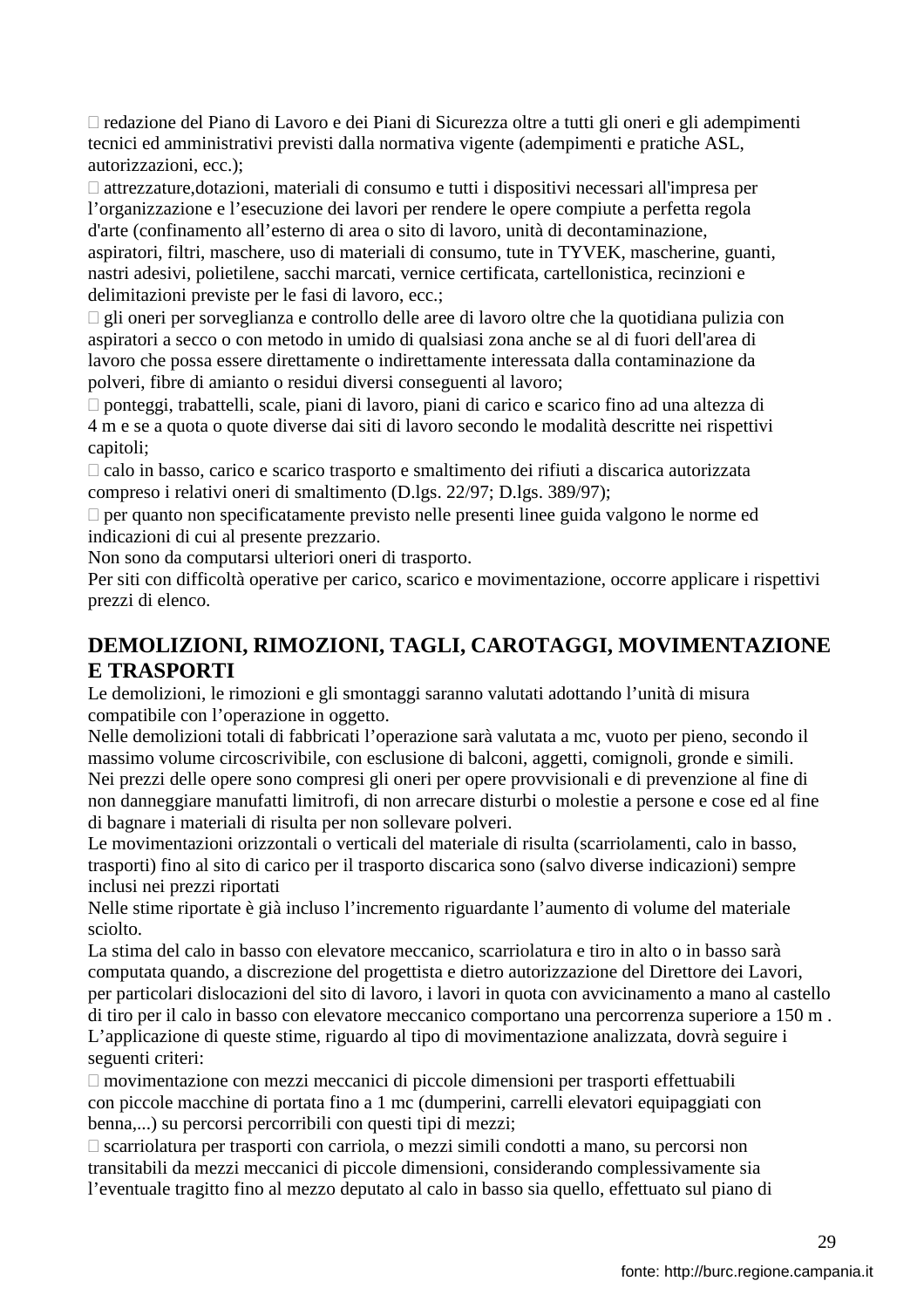carico, fino al luogo di raccolta del materiale di risulta;

 cofanatura e/o insacchettatura: per trasporti a mano, a mezzo di secchi o sacchetti, del materiale di risulta quando, prescindendo dalla capacità operativa dell'appaltatore, non risultino praticabili altri tipi di movimentazione (percorsi non carriolabili ed impossibilità di sfruttare, per il calo in basso, alcun tipo di mezzo meccanico).

### **MURATURA DI TUFO**

Le murature saranno misurate geometricamente, a volume o a superficie secondo misure prese sul vivo dei muri, esclusi cioè gli intonaci. Sarà fatta deduzione di tutti i vuoti di luce superiore a 1,00 mq. e dei vuoti di canne fumarie, canalizzazioni, etc che abbiano sezione superiore a 0,25 mq. Così pure sarà sempre fatta deduzione del volume corrispondente alla parte incastrata di pilastri, piattabande, ecc., di strutture diverse, nonché di pietre naturali od artificiali, da pagarsi con altri prezzi di tariffa.

Nei prezzi della muratura, qualora non debbano essere eseguite con paramento di faccia a vista, s'intende compreso il rinzaffo. Tale rinzaffo sarà sempre eseguito, ed è compreso nel prezzo unitario, anche a tergo di muri che devono essere poi caricati da terrapieni. Per questi ultimi muri è pure sempre compresa l'eventuale formazione di feritoie regolari e regolarmente disposte per lo scolo delle acque e in generale quella delle ammorsature e la costruzione di tutti gli incastri per la posa in opera della pietra da taglio o artificiale.

Nei prezzi unitari delle murature s'intende compreso ogni onere per formazione di spalle, sguinci, canne, spigoli, strombature, incassature per imposte di archi, volte e piattabande.

Qualunque sia la curvatura data alla pianta e alle sezioni dei muri, anche se si devono costruire sotto raggio, le relative murature non potranno essere comprese nella categoria delle volte e saranno valutate con i prezzi delle murature rette senza alcun compenso in più.

## **OPERE PER RIPRISTINI E CONSOLIDAMENTO STATICO**

Le opere compiute esposte nel presente capitolo sono rappresentate, in certi casi, come elenco di singoli lavori necessari al conseguimento dell'obiettivo riguardante la voce in oggetto. Ciò è dovuto alla molteplicità delle operazioni che intervengono in un consolidamento statico e alle relative variabili in termini di caratteristiche fisiche e prestazionali di ogni singolo intervento. Appare quindi difficile, a meno di un'elevata approssimazione, poter giungere ad una stima unica di interventi di consolidamento complessi ed è stato ritenuto più opportuno elencare e prezzare tutti i lavori necessari fornendo, in taluni casi, ipotesi alternative. In questo modo, procedendo alla quantificazione e stima delle singole operazioni, è possibile ottenere, per sommatoria, la più corretta valutazione dell'intervento di consolidamento esaminato che rispetti l'eterogeneità e la natura delle singole operazioni pertinenti.

Le perforazioni s'intendono rese con una tolleranza del 5% rispetto al diametro nominale. Il prezzo comprende il trasporto, il piazzamento delle macchine perforatrici e l'acqua eventualmente occorrente.

Tutte le opere saranno valutate secondo le unità di misura indicate.

I prezzi comprendono sostegni e opere provvisionali, e tutti gli oneri necessari a eseguire le opere a perfetta regola d'arte.

### **RIPARAZIONI DI PORTE E INFISSI**

Tutti gli articoli riportati nel seguente paragrafo dovranno comportare tipologie di lavoro approvate dalla Direzione Lavori

Gli apparecchi per la chiusura dovranno essere ben equilibrati e non richiedere eccessivi sforzi per la chiusura ed essere proporzionati alla robustezza dell'infisso.

La riparazione di serramenti prevede sempre l'utilizzo di parti nuove di pari qualità e misure rispetto le originarie, eventuali oneri di smontaggio e rimontaggio nel caso l'entità delle lavorazioni da eseguire lo prevedano, inoltre tutte le opere provvisionali ed eventuali oneri per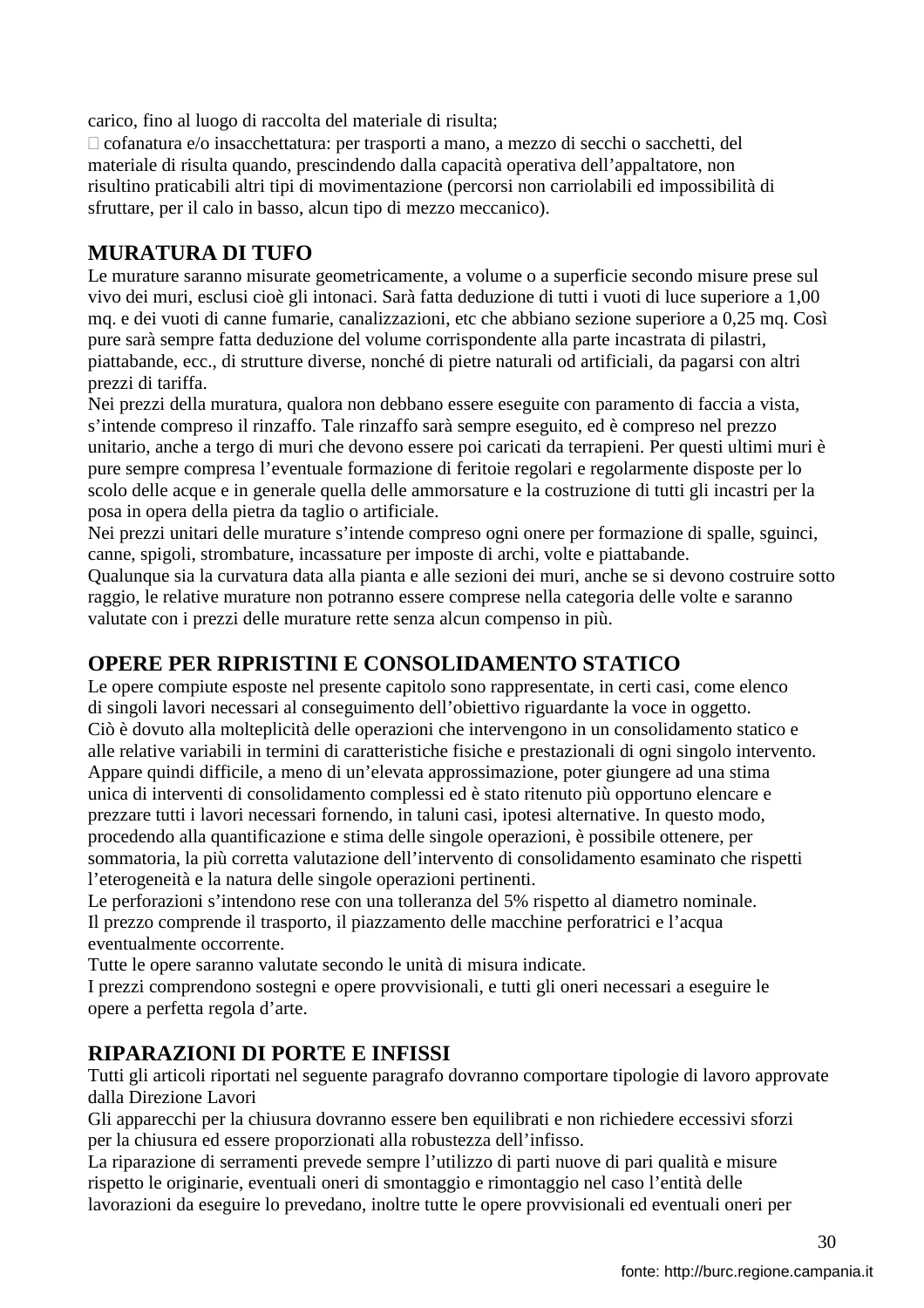eguagliature. La misurazione avverrà secondo le unità di misura descritte.

# **ACQUEDOTTI FOGNATURE GASDOTTI**

# *LETTI DI POSA, RICOPRIMENTI*

Il prezzo per la formazione del letto di posa delle condotte, eseguito con uno spessore minimo di cm 15, sarà applicato considerando la superficie del fondo cavo.

Il prezzo per il rinfianco e ricoprimento delle tubazioni interrate sarà applicato contabilizzando il volume di ricoprimento in base alla sezione di scavo teorica ordinata, dal piano di posa dei tubi fino a 30 cm sopra la generatrice superiore esterna, e detraendo il volume del tubo calcolato sul diametro esterno.

Non si terrà conto del volume di riempimento delle nicchie, intendendosi tale maggiore volume compensato con il prezzo di elenco.

### *TUBAZIONI*

Le tubazioni sono distinte in tre famiglie:

 distribuzioni per linee: si intendono tubazioni posate, per linee di adduzioni o montanti. (stacchi da rete, montanti, linee di alimentazione non interrate;

 distribuzione per impianti: si intendono tubazioni posate entro locali tecnologici (centrali, sottocentali, bagni, ecc.);

 distribuzione per reti; si intendono tubazioni posate entro scavi per reti di distribuzione (acquedotti, fognature, gasdotti, ecc.).

Per la fornitura in opera di tubazioni sono previsti in elenco appositi prezzi relativi al tipo di materiale impiegato.

La valutazione delle tubazioni sarà fatta a metro misurato lungo l'asse della tubazione, senza cioè tenere conto delle compenetrazioni.

Nella valutazione delle tubazioni s'intendono compresi le staffe e i blocchi di ancoraggio, i raccordi per i pozzetti.

Nella valutazione delle tubazioni interrate s'intende compresa la connessione agli organi di misura e di intercettazione se necessaria.

Nei prezzi delle tubazioni sono compresi i pezzi speciali quali, curve, T, Y, gomiti, ecc.

Tutti i prezzi comprendono gli oneri per saldature, innesti, lavaggio, prove idrauliche e oneri per collaudo.

Gli attraversamenti, le intercettazioni e i passaggi di ulteriori sottoservizi non daranno luogo ad alcun sovrapprezzo.

# **ARREDO URBANO**

Per tutte le tipologie, i prezzi comprendono gli oneri per delimitazioni, recinzioni, segnalazioni e guardiania delle aree di lavoro oltre alla predisposizione di percorsi pedonali protetti nel caso che i lavori siano da eseguirsi con strade in esercizio. Sono compresi anche oneri per collaudi e prove di laboratorio, richieste dalla Direzione dei Lavori.

Dove previsto da leggi e norme, i manufatti dovranno essere certificati per l'uso cui sono destinati. Per tutte le opere sia di arredo urbano sia di parchi gioco s'intendono esclusi scavi, in quanto computati differentemente (es. scavi a mano o con mezzi meccanici) secondo il tipo di terreno o pavimentazione sul quale vengono posati i manufatti.

I prezzi comprendono il tipo di ancoraggio previsto per i singoli pezzi; plinti di fondazione in calcestruzzo, qualora previsti; tutti gli oneri per il posizionamento su pavimentazione o su tappeto erboso.